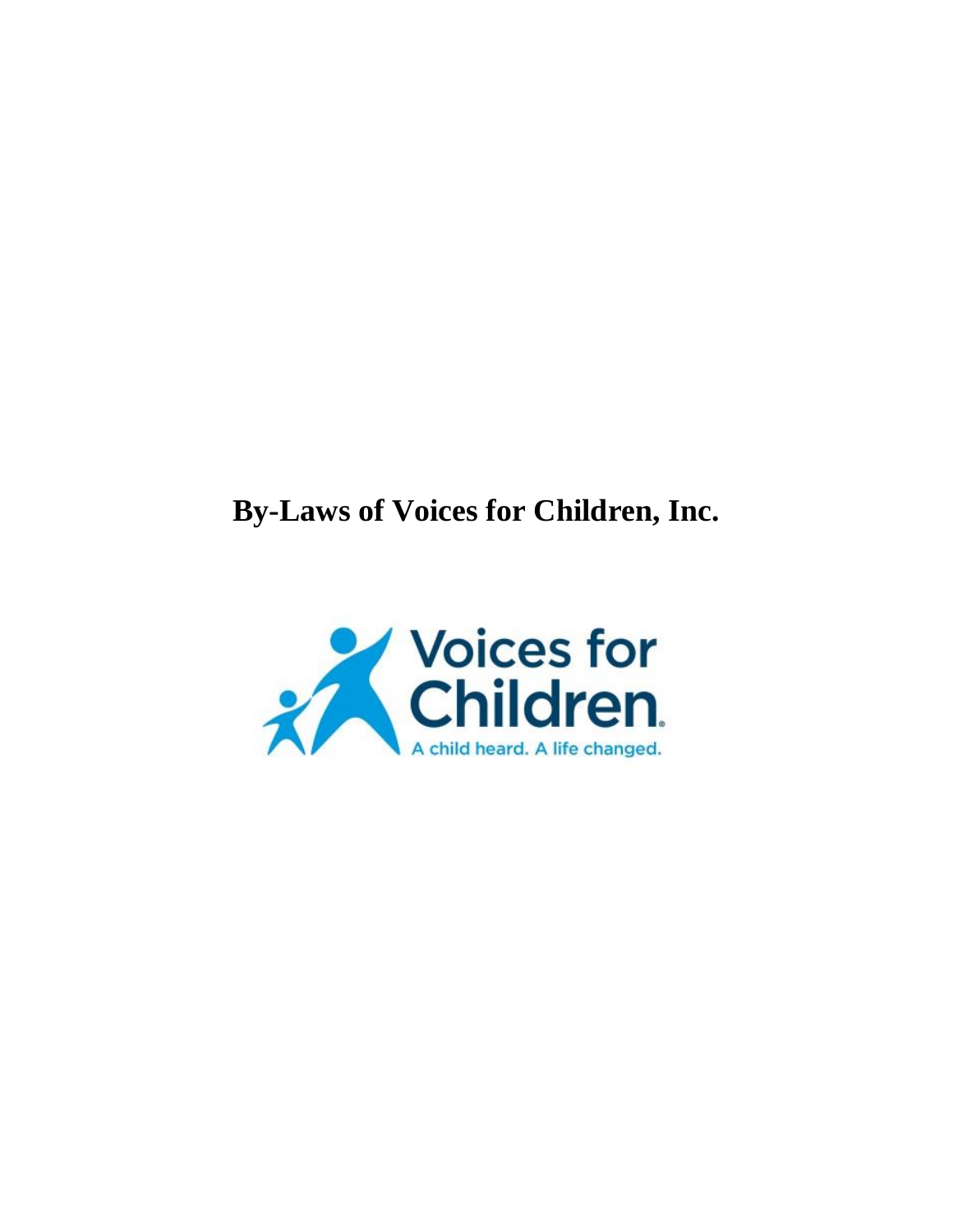## **Table of Contents**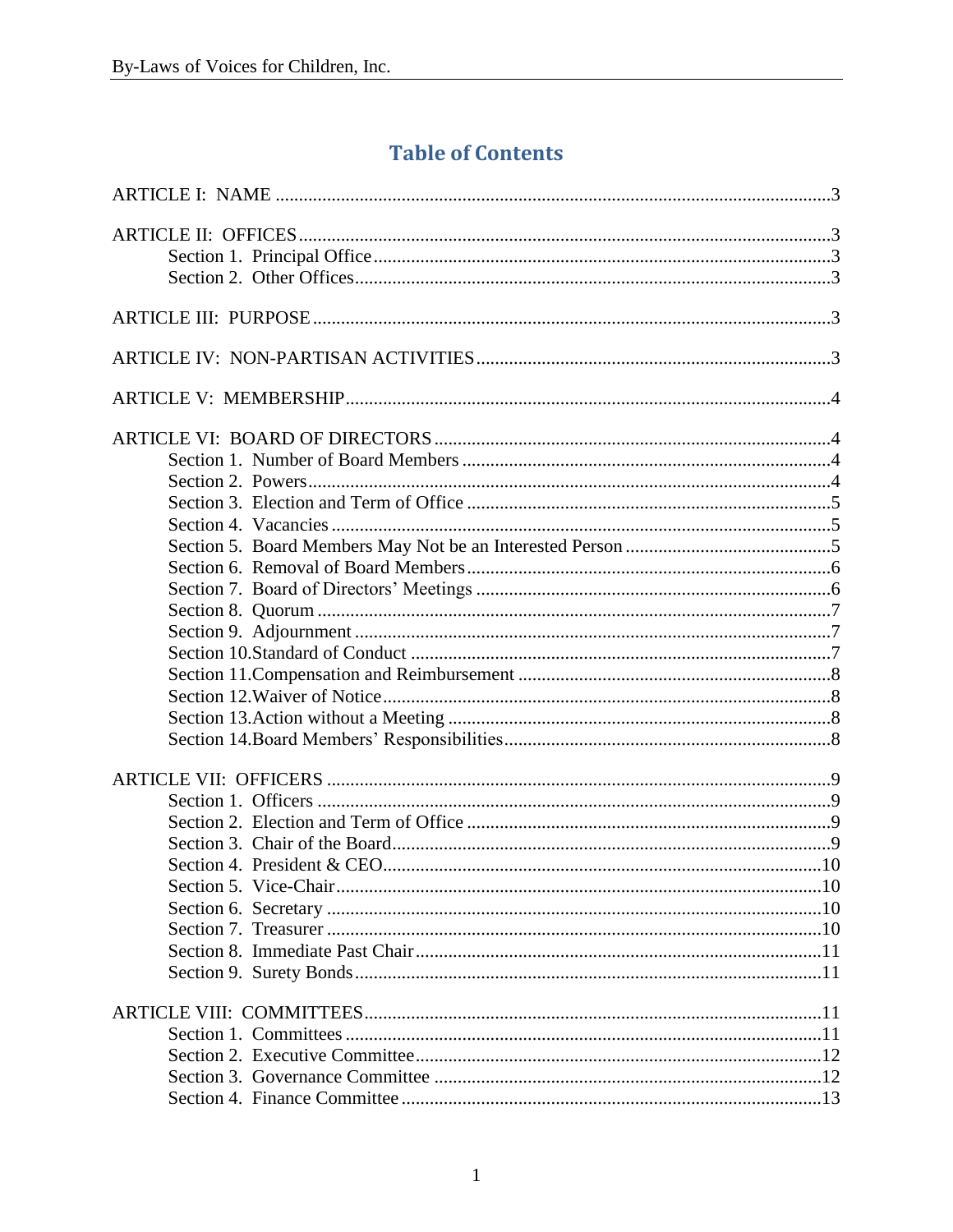| Section 1. Maintenance and Inspection of Articles and By-Laws and Corporate |  |
|-----------------------------------------------------------------------------|--|
|                                                                             |  |
|                                                                             |  |
| Section 3. Annual Statement of Certain Transactions and Indemnifications 17 |  |
|                                                                             |  |
|                                                                             |  |
|                                                                             |  |
|                                                                             |  |
|                                                                             |  |
|                                                                             |  |
|                                                                             |  |
|                                                                             |  |
|                                                                             |  |
|                                                                             |  |
|                                                                             |  |
|                                                                             |  |
|                                                                             |  |
|                                                                             |  |
|                                                                             |  |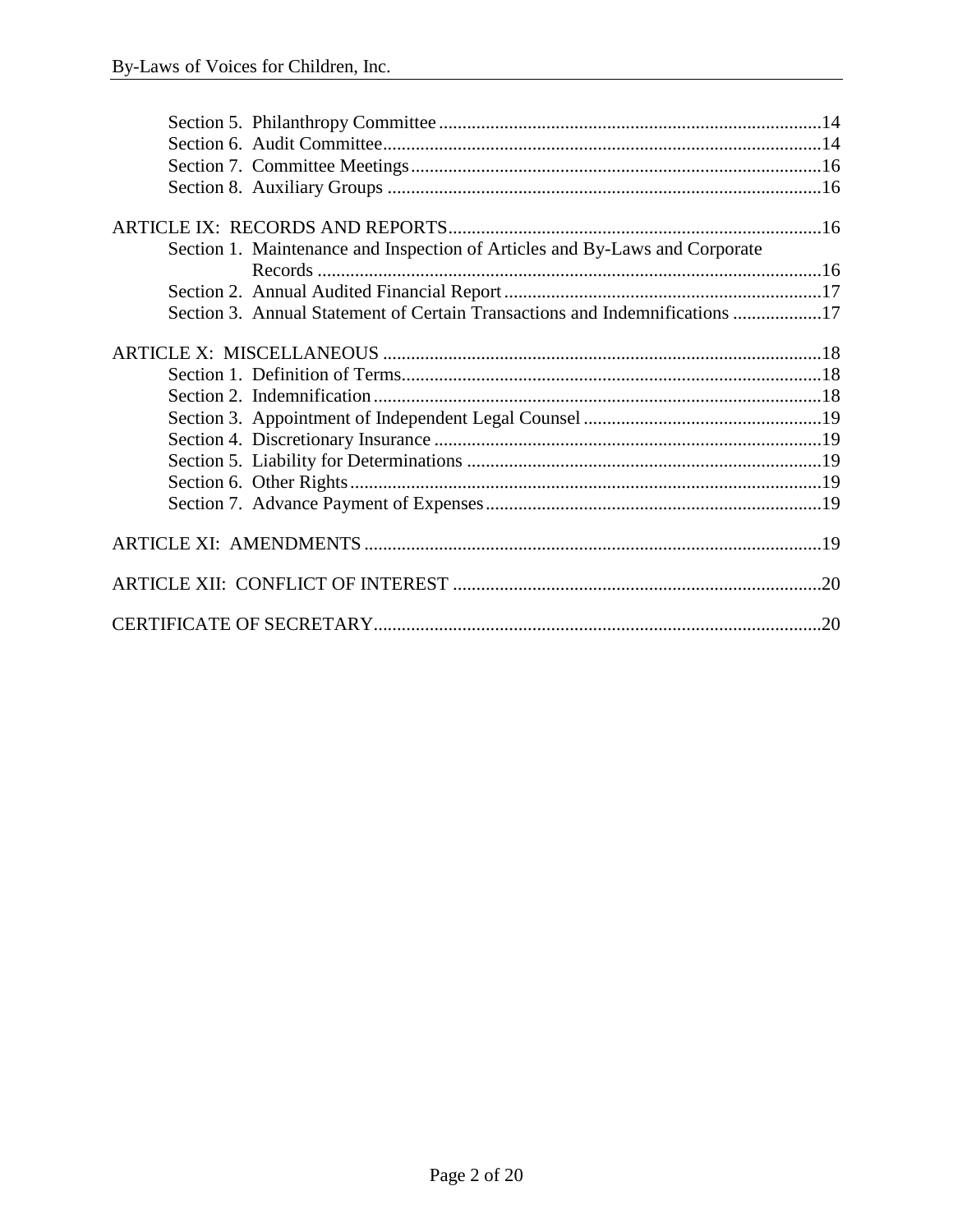## **ARTICLE I: NAME**

<span id="page-3-0"></span>The name of this Corporation shall be VOICES FOR CHILDREN, INC.

## **ARTICLE II: OFFICES**

## <span id="page-3-2"></span><span id="page-3-1"></span>**Section 1. Principal Office**

A principal office for the transaction of the business of the Corporation is located at 2851 Meadow Lark Drive, San Diego, San Diego County, California, 92123. The Board of Directors may change the principal office from one location to another. The Secretary shall note any change of this location on the By-Laws opposite this section, or this Section may be amended to state the new location.

## <span id="page-3-3"></span>**Section 2. Other Offices**

The Board of Directors may establish, at any time, branch or subordinate offices any place or places where the Corporation is qualified to do business.

## **ARTICLE III: PURPOSE**

<span id="page-3-4"></span>The purpose of this Corporation shall be to:

- a) Recruit, train, supervise and support Court Appointed Special Advocate (CASA) volunteers, and others as appropriate, who will advocate for the best interests of abused and neglected children in foster care by providing vital information and making recommendations to Juvenile Court judges;
- b) Review and monitor the case files of every child in foster care;
- c) Increase awareness and educate the general public and those persons, offices, and institutions concerned with service delivery to abused and neglected children regarding their needs while in the foster care system;
- d) Facilitate improvement of communications among and service delivery by those persons, agencies, and institutions concerned with children in the foster care system.
- e) Advocate for legal policies and practices that enhance the quality of life for foster children.

## **ARTICLE IV: NON-PARTISAN ACTIVITIES**

<span id="page-3-5"></span>This Corporation has been formed under the California Non-Profit Public Benefit Corporation Law for the public purposes described above, and it shall be non-profit and non-partisan. The activities of the Corporation shall comply with all laws and regulations with respect to influencing legislation.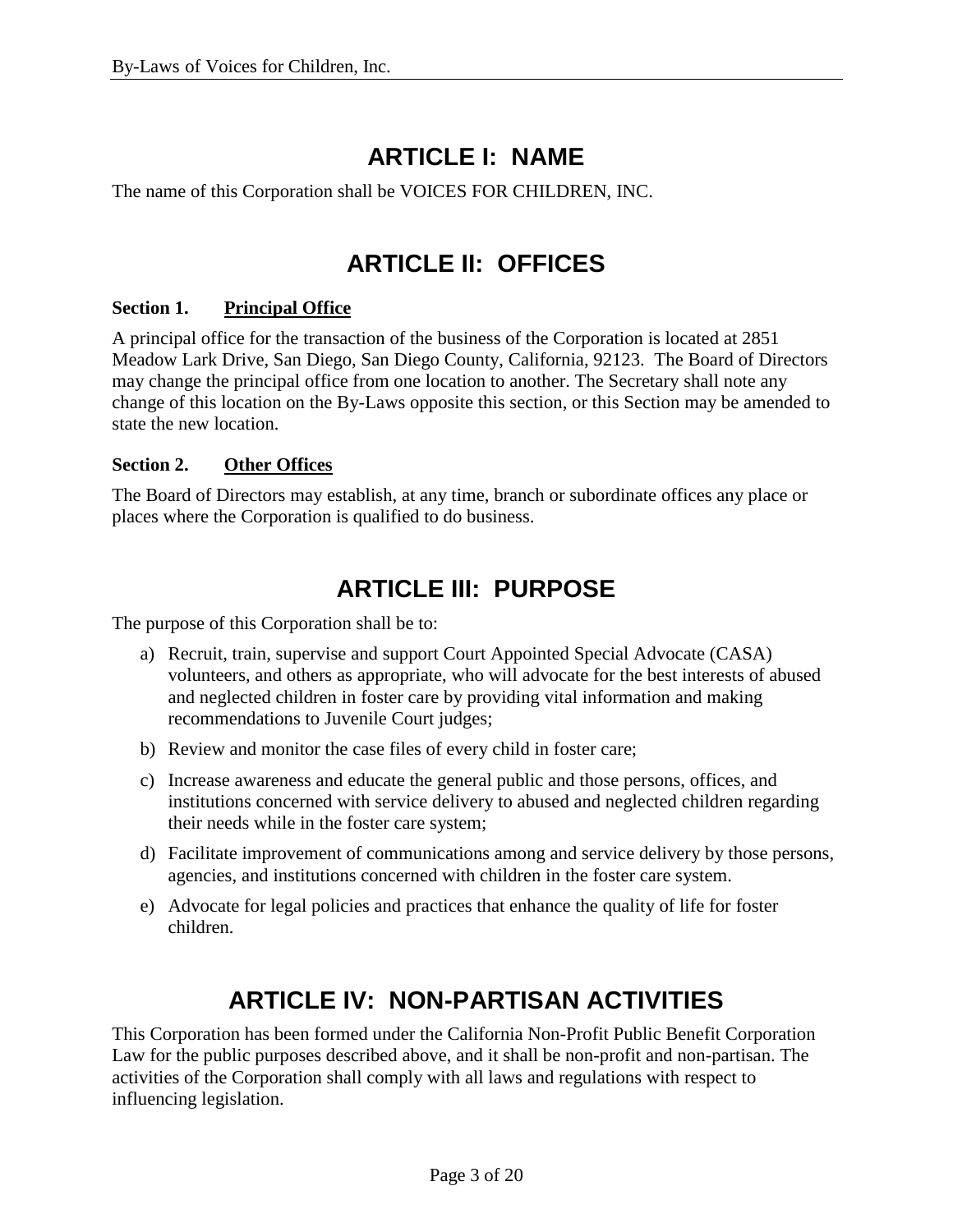## **ARTICLE V: MEMBERSHIP**

<span id="page-4-0"></span>This Corporation shall have no members. Any action, which would otherwise require approval by a majority of all members or approval by the members, shall require only approval by the Board of Directors. All rights which would otherwise vest in the members shall vest in the Board of Directors.

## **ARTICLE VI: BOARD OF DIRECTORS**

#### <span id="page-4-2"></span><span id="page-4-1"></span>**Section 1. Number of Board Members**

The authorized number of Board Members shall be no fewer than five (5) and no more than thirty (30). Board Members need not be residents of the State of California.

### <span id="page-4-3"></span>**Section 2. Powers**

Subject to the provisions of the California Non-Profit Corporation Law and any limitations in the Articles of Incorporation and these By-Laws relating to action required to be approved by the Board of Directors, the business and affairs of the Corporation shall be managed, and all corporate powers shall be exercised, by or under the direction of the Board of Directors.

Without limiting the foregoing general powers, the Board of Directors shall have the following powers:

- a) To select and remove the President & CEO of the Corporation; prescribe any powers and duties for him/her that are consistent with law, with the Articles of Incorporation, and with these By-Laws; and fix his/her compensation, and require from them security for faithful service.
- b) To conduct, manage, and control the affairs and business of the Corporation and to make such rules and regulations as deemed necessary.
- c) To change the principal executive office of the principal business office in the State of California from one location to another; cause the Corporation to be qualified to do business in any other state, territory, dependency, or country and conduct business within or outside the State of California; and designate any place within or outside the State of California for the holding of any meeting.
- d) To borrow money and incur indebtedness for the purposes of the Corporation and cause to be executed and delivered for the Corporation's purposes, in the corporate name, promissory notes, bonds, debentures, deeds of trust, mortgages, pledges, hypothecations, or other evidences of debt and securities.
- e) To remove members from the Board of Directors as prescribed in this Article VI.
- f) To expand the service delivery area of the Corporation by a two-thirds (67%) vote of the Board of Directors.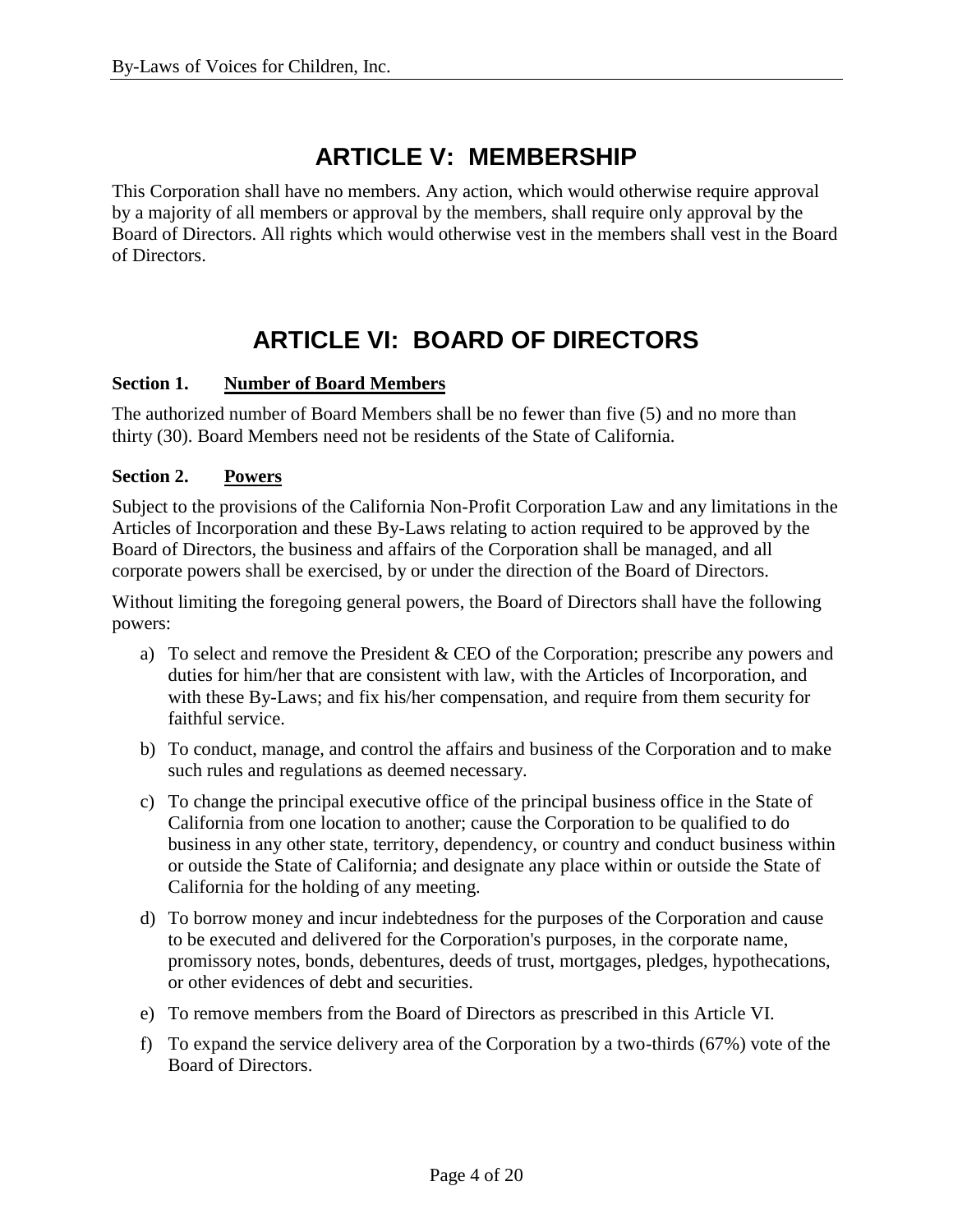## <span id="page-5-0"></span>**Section 3. Election and Term of Office**

Board Members are elected for a three-year (3-year) term, and may serve for two consecutive three-year terms. After a one-year hiatus or sabbatical, Board Members are eligible for renomination to serve again for two consecutive three-year terms. The existing Board Members elect new Board Members.

At the recommendation of the Governance Committee, the Board may elect to extend the term of Board Members beyond term limits, if circumstances warrant. Notwithstanding term limits, the Immediate Past Chair may be elected for one year.

Each Board Member, including a Board Member elected to fill a vacancy or elected at a special Board of Directors meeting, shall hold office until expiration of the term for which he or she has been elected.

Any Board Member requiring a leave of absence shall make the request to the Chair of the Board of Directors who has the authority to grant such leave for up to six months.

The Governance Committee shall present a proposed slate of Board Members to the Board fourteen (14) days before the vote is called. As soon as reasonably possible, the Board will take action on the slate. Notification is deemed as prescribed in Section 7 of this Article.

#### <span id="page-5-1"></span>**Section 4. Vacancies**

Any vacancy or vacancies on the Board of Directors shall result from the following: death, resignation, expiration of term of office, or removal of any Board Member, the declaration by resolution of the Board of Directors of a vacancy of the office of a Board Member who has been declared of unsound mind by an order of the court or convicted of a felony or has been found by final order of judgment of the court to have breached a duty under Sections 5230 and following of the California Non-Profit Corporation Law.

Any Board Member may resign, which resignation shall be effective on giving written notice to the Chair, the Secretary, or the Board of Directors, unless the notice specifies a later time for the resignation to become effective. If the resignation of a Board Member is effective at a future time, the Board of Directors may elect a successor to take office as of the date when resignation becomes effective. No Board Member may resign when the Corporation would then be left without a duly elected Board Member or Board Members in charge of its affairs.

No reduction of the authorized number of Board Member shall have the effect of removing any Board Member before that Board Member's term of office expires.

#### <span id="page-5-2"></span>**Section 5. Board Members May Not be an Interested Person**

No one serving on the Board of Directors at any time may be an Interested Person. An Interested Person is (1) any person currently serving as a Court Appointed Special Advocate for the Corporation; (2) any person being compensated by the Corporation for services rendered to it within the previous 12 months, whether as a full-time or part-time employee, independent contractor, or otherwise, excluding any reasonable compensation paid to a Board Member as a Board Member; and (3) any brother, sister, ancestor, descendent, spouse, brother-in-law, motherin-law, or father-in-law of any such person being compensated for services rendered. However, any violation of the provisions of this paragraph shall not affect the validity of enforceability of any transaction entered into by the Corporation.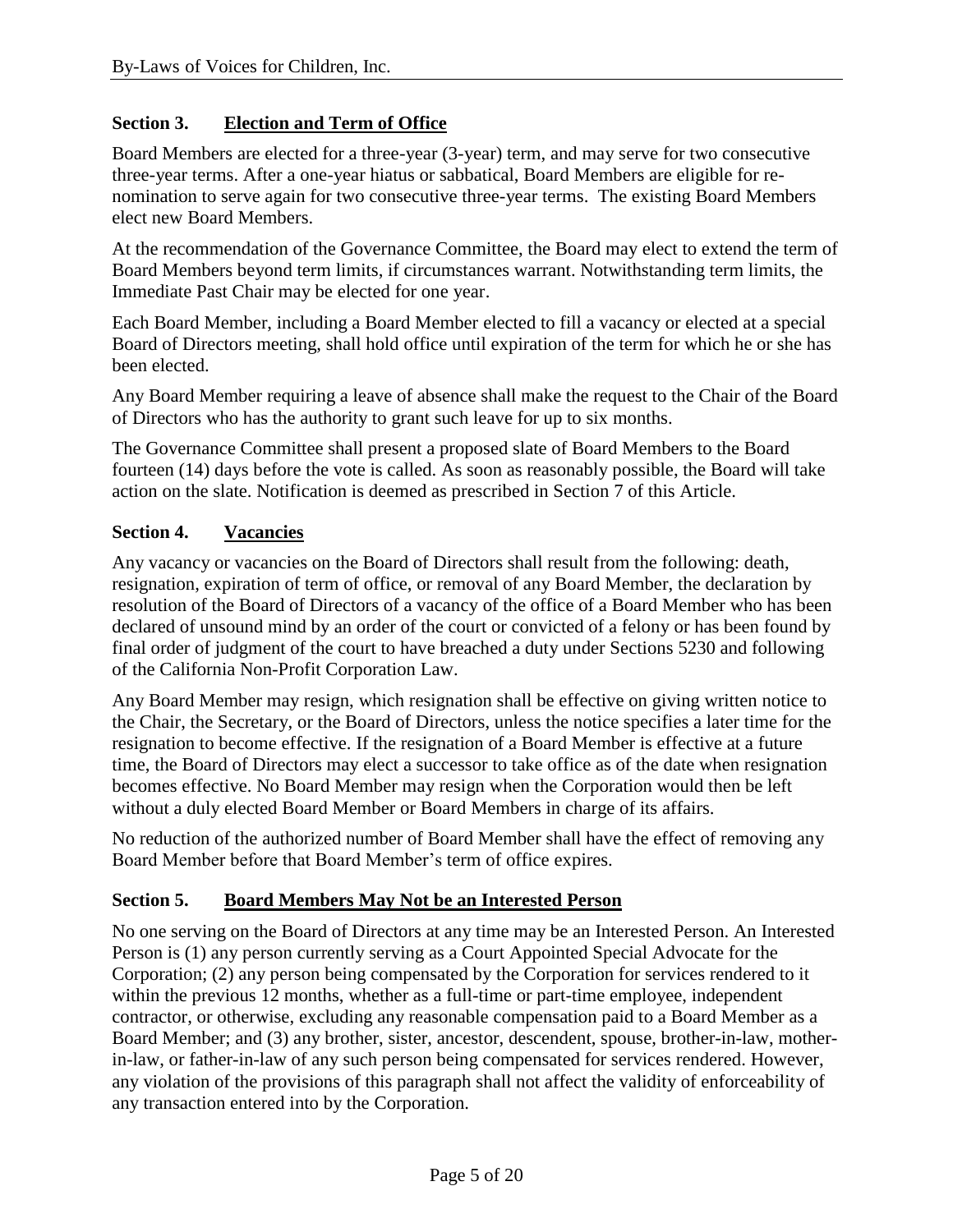## <span id="page-6-0"></span>**Section 6. Removal of Board Members**

The Board may at any time by formal resolution declare vacant the office of any Board Member who has been absent from three (3) regular meetings of the Board during a fiscal year. The Secretary of the Corporation shall keep a current record of each Board Member's attendance at Board meetings and advise the Governance and Executive Committees of the name(s) of any Board Members who have three such absences, and to inquire into the reasons for such Board Member's inactivity and recommend to the Board that the office of such Board Member be declared vacant, if, in its opinion, such action will be in the best interest of the Corporation.

The Board may remove any Board Member with or without cause. Such action may be taken by the Board in accordance with Section 5222 of the Nonprofit Public Benefit Corporation Law, if such removal is approved by a majority of all Board Members.

Nothing in this Section 6 is intended to constitute a waiver of the Board's right, under the Nonprofit Public Benefit Corporation Law, to remove or declare vacant the seat of a Board Member for any other cause or for no cause.

### <span id="page-6-1"></span>**Section 7. Board of Directors' Meetings**

- a) Place of Meetings. Meetings of the Board shall be held at any place that has been designated by resolution of the Board, or in the notice of the meeting, or if not so designated, at the principal office of the Corporation.
- b) Meetings by Telephone or in a Virtual Format. Any meeting may be held in whole or in part by conference telephone, virtually, or using similar communication equipment, as long as all Board Members participating in the meeting can hear one another. All such Board Members shall be deemed to be present in person at such a meeting.
- c) Annual Meeting. The Board shall hold a regular meeting for the purpose of organization, choosing Officers, and the transaction of other business. Notice of this meeting is required.
- d) Other Regular Meetings. Other regular meetings of the Board shall be held at such time and place as the Board may fix from time to time with notice.
	- 1) Notice of the time and place of the meetings shall be given to each Board Member by one of the following methods: (1) by personal delivery or written notice; (2) by first-class mail, postage paid; (3) by telephone communication either directly to the Board Member or to, a person at the Board Member's office who would reasonably be expected to communicate such notice promptly to the Board Member; (4) by facsimile; or (5) by E-mail. All such notices shall be given or sent to the Board Member's address or telephone number as shown on the records of the Corporation.
	- 2) Notices sent by first class mail shall be deposited into a United States mailbox at least four (4) business days before the time set for the meeting. Notices given by personal delivery, telephone, facsimile, or E-mail shall be delivered, telephoned, or sent at least 48 hours before the time set for the meeting.
	- 3) The notice shall state the time and place for the meeting. However, it need not specify the purpose of the meeting.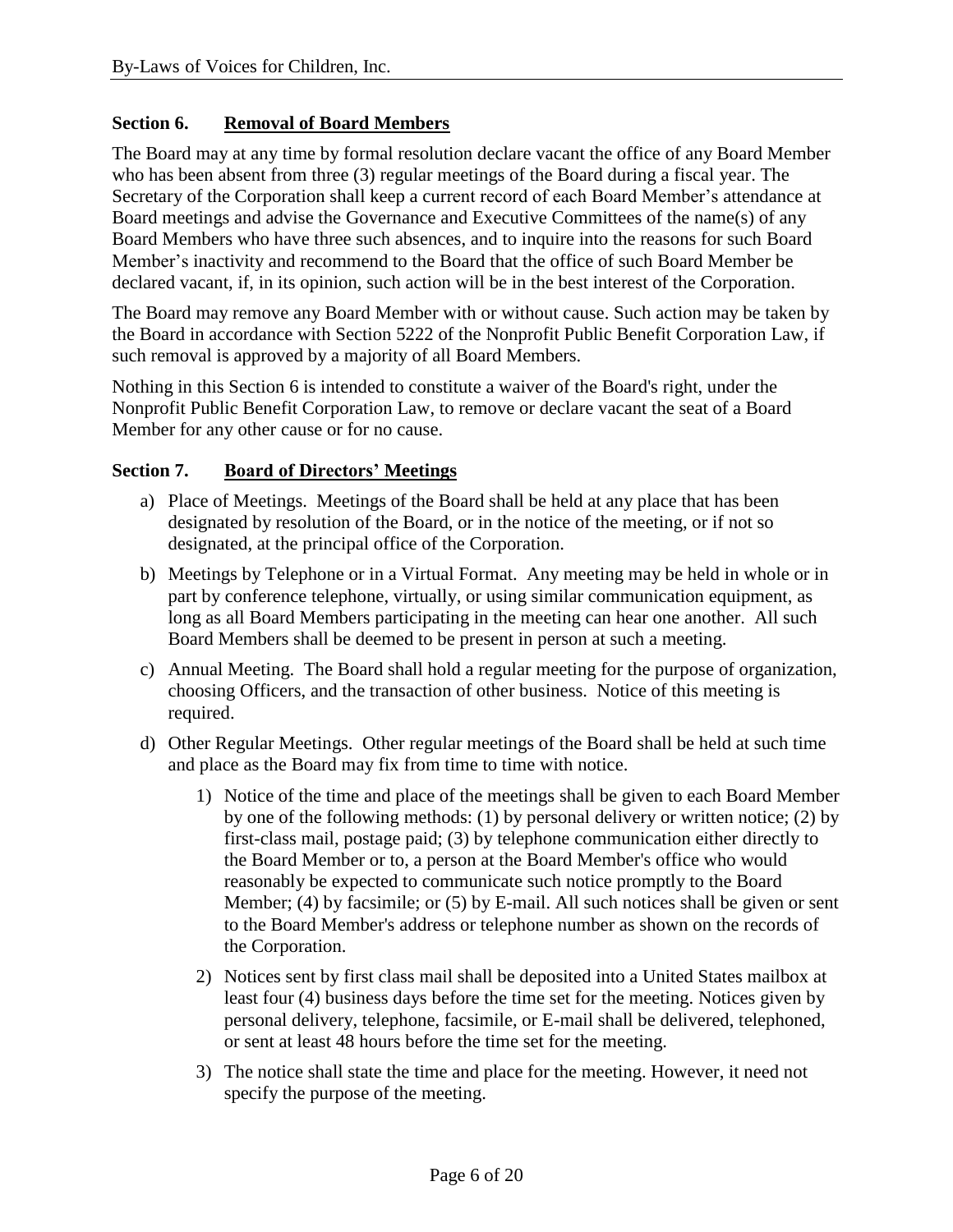- e) Special Meetings. Special meetings of the Board of Directors for any purpose may be called at any time by the Chair, Vice-Chair, Secretary, or any two Board Members. Notice of the special meeting must be in accordance with the notice required for regular meetings.
- f) The transactions of any meeting of the Board of Directors, however called and noticed and whenever held, shall be as valid as though a meeting had been held after regular call and notice, if a quorum is present and if either before or after the meeting each of the Board Members not present signs a written waiver of notice or a consent to hold such meeting an approval of the minutes. All such waivers, consents, or approvals shall be filed with the corporate records or made a part of the minutes of the meeting.

## <span id="page-7-0"></span>**Section 8. Quorum**

A majority of the number of Board Members authorized in Article VI, Section 1 of this Article and holding office, but not less than three (3) Board Members, shall constitute a quorum for the transaction of business, except to adjourn. Every action taken or decision made by a majority of the Board Members present at a duly held meeting at which a quorum is present shall be the act of the Board of Directors, subject to the more stringent provisions of the California Nonprofit Public Benefit Corporation Law, including, without limitation, those provisions relating to:

- a) Approval of contracts or transactions in which a Board Member has a direct or indirect material financial interest;
- b) Approval of certain transactions between Corporations having common board memberships;
- c) Creation or appointments to committees of the Board of Directors; and
- d) Indemnification of Board Members.

A meeting at which a quorum is initially present may continue to transact business, despite the withdrawal of Board Members, if any action taken or decision made is approved by at least a majority of the required quorum for that meeting.

## <span id="page-7-1"></span>**Section 9. Adjournment**

A majority of the Board Members present, whether or not constituting a quorum, may adjourn any meeting to another time and place.

Notice of the time and place of holding an adjourned meeting will be given.

## <span id="page-7-2"></span>**Section 10. Standard of Conduct**

Pursuant to Section 5231 of the California Non-Profit Corporation Law, a Board Member shall perform the duties of a Board Member, including duties as a member of any committee of the Board upon which the Board Member may serve in good faith, in a manner which the Board Member believes to be in the best interests of the Corporation and with such care, including reasonable inquiry as an ordinarily prudent person in a like position would use under similar circumstances. In performing the duties of a Board Member, a Board Member shall be entitled to rely on information, opinions, reports, or statements, including financial statements and other financial data, in each case prepared or presented by: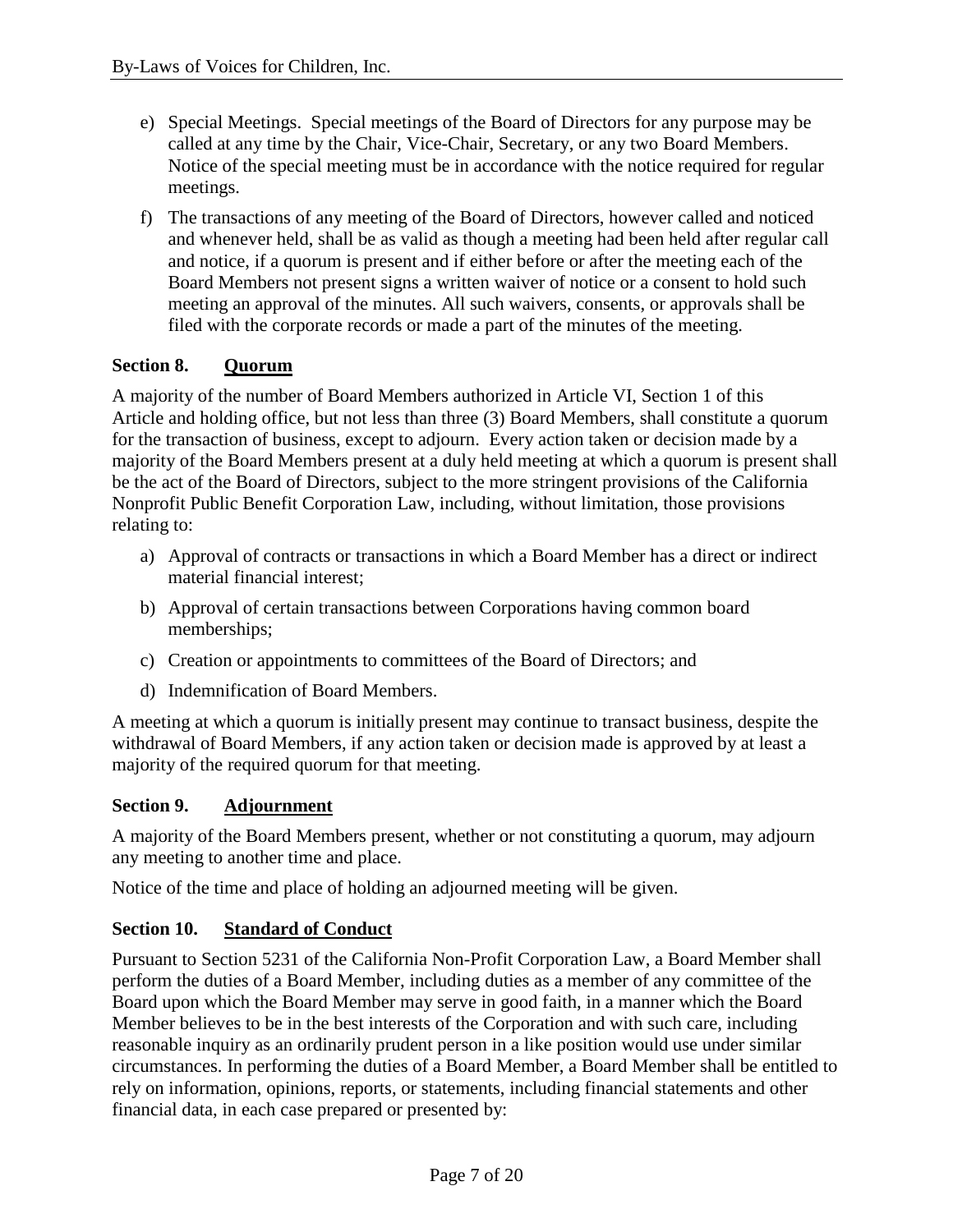- a. One or more Officers of the Corporation whom the Board Member believes to be reliable and competent in the matters presented;
- b. Counsel, independent accountants, or other persons as to matters which the Board Member believes to be within such person's professional or expert competence; or
- c. A committee of the Board upon which the Board Member does not serve, as to matters within its designated authority, which committee the Board Member believes to merit confidence and provided that, in any such case, the Board Member acts in good faith, after reasonable inquiry when the need therefore is indicated by the circumstances and without knowledge that would cause such reliance to be unwarranted.

## <span id="page-8-0"></span>**Section 11. Compensation and Reimbursement**

Board and committee members may not receive compensation for their services as Board Members or committee members, but may be reimbursed for such expenses as the Board may determine by resolution to be just and reasonable as to the Corporation.

### <span id="page-8-1"></span>**Section 12. Waiver of Notice**

Notice of a meeting need not be given to any Board Member who, either before or after the meeting, signs a waiver of notice, a written consent to the holding of the meeting, or an approval of the minutes of the meeting. The waiver of notice or consent need not specify the purpose of the meeting. All such waivers, consents, and approvals shall be filed with the corporate records or made a part of the minutes of the meetings. Notice of a meeting need not be given to any Board Member who attends the meeting and does not protest, before or at the commencement of the meeting, the lack of notice to him or her.

#### <span id="page-8-2"></span>**Section 13. Action without a Meeting**

Any action that the Board is required or permitted to take may be taken without a meeting if all members of the Board consent in writing to the action; provided, however, that the consent of any Board Member who has a material financial interest in a transaction to which the Corporation is a party and who is an "interested director," as defined in §5233 of the California Corporation Code, shall not be required for approval of that transaction. Such action by written consent shall have the same force and effect as any other validly approved action of the Board. All such consents shall be filed with the minutes of the proceedings of the Board.

#### <span id="page-8-3"></span>**Section 14. Board Members' Responsibilities**

- 1) Each Board Member is responsible for performing his or her duties, in good faith, in a manner such Board Member believes to be in the best interests of the Corporation and with such care, including reasonable inquiry, as an ordinarily prudent person in a like position would use under similar circumstances.
- 2) Each Board Member is expected to be familiar with generally accepted guidelines for such a position, which include:
	- a) Regularly attending Board and committee meetings;
	- b) Reading and understanding the minutes of Board meetings and the materials sent to the Board before each meeting;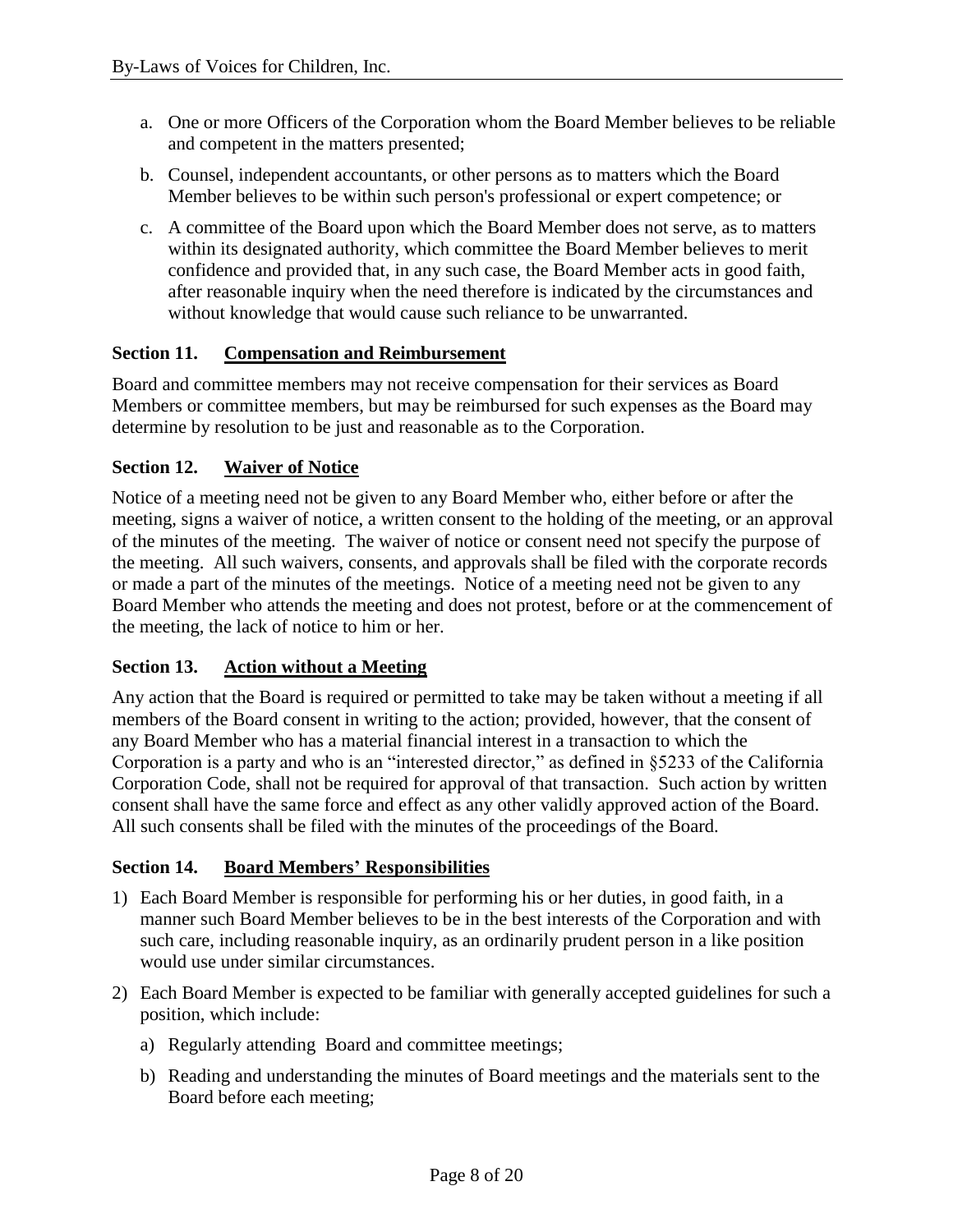- c) Understanding the Corporation's mission, objectives and programs and serving as an Ambassador of the Corporation in the Community;
- d) Understanding the Corporation's budget, budgeting process and financial situation;
- e) Recognition of the ethical and legal responsibility to preserve the confidentiality of corporate affairs;
- f) Providing timely advice and leadership at Board and committee meetings on which they serve;
- g) Making a financial commitment to the Corporation through personal donations at an appropriate level as determined by the Board, and soliciting financial support for the Corporation from others; and
- h) Attending and supporting the Corporation's functions and fundraising events.

## **ARTICLE VII: OFFICERS**

## <span id="page-9-1"></span><span id="page-9-0"></span>**Section 1. Officers**

The Officers of this Corporation shall be a Chair, President & CEO, Vice-Chair, Immediate Past Chair, Secretary, and Treasurer, and such other Officers as the Board of Directors may appoint. When the duties do not conflict, one person other than the Chair may hold more than one of these offices.

## <span id="page-9-2"></span>**Section 2. Election and Term of Office**

The Officers of the Corporation shall be elected annually by the Board of Directors. Vacancies or new offices created may be filled for the unexpired portion of the term and they may be filled at any meeting of the Board of Directors.

Each Officer shall hold office for a term not shorter than one year unless the Officer shall resign, be removed, or become ineligible to continue to serve in such capacity.

Any Officer may resign at any time by giving written notice to the Corporation. Any resignation shall take effect at the date of the receipt of that notice or at any later time specified in the notice.

## <span id="page-9-3"></span>**Section 3. Chair of the Board**

Subject to the control of the Board of Directors, the Chair of the Board ("Chair") shall have general supervision, direction, and control of the business and affairs of the Corporation. The Chair shall preside at all meetings of the Board of Directors, and shall have such other powers and duties as may be prescribed from time to time by the Board of Directors.

The Chair must be a member of the Board of Directors and shall serve a term of office not shorter than one year and may be elected to an additional second and/or third term, after which he/she shall remain a Board Member for an additional one-year term of office as Immediate Past Chair. At the end of the Chair's prescribed term, the Vice-Chair may succeed to the office of Chair. If the office of Chair should become vacant because of resignation, removal disqualification, or any other cause, the Vice-Chair then in office shall succeed to the office of Chair.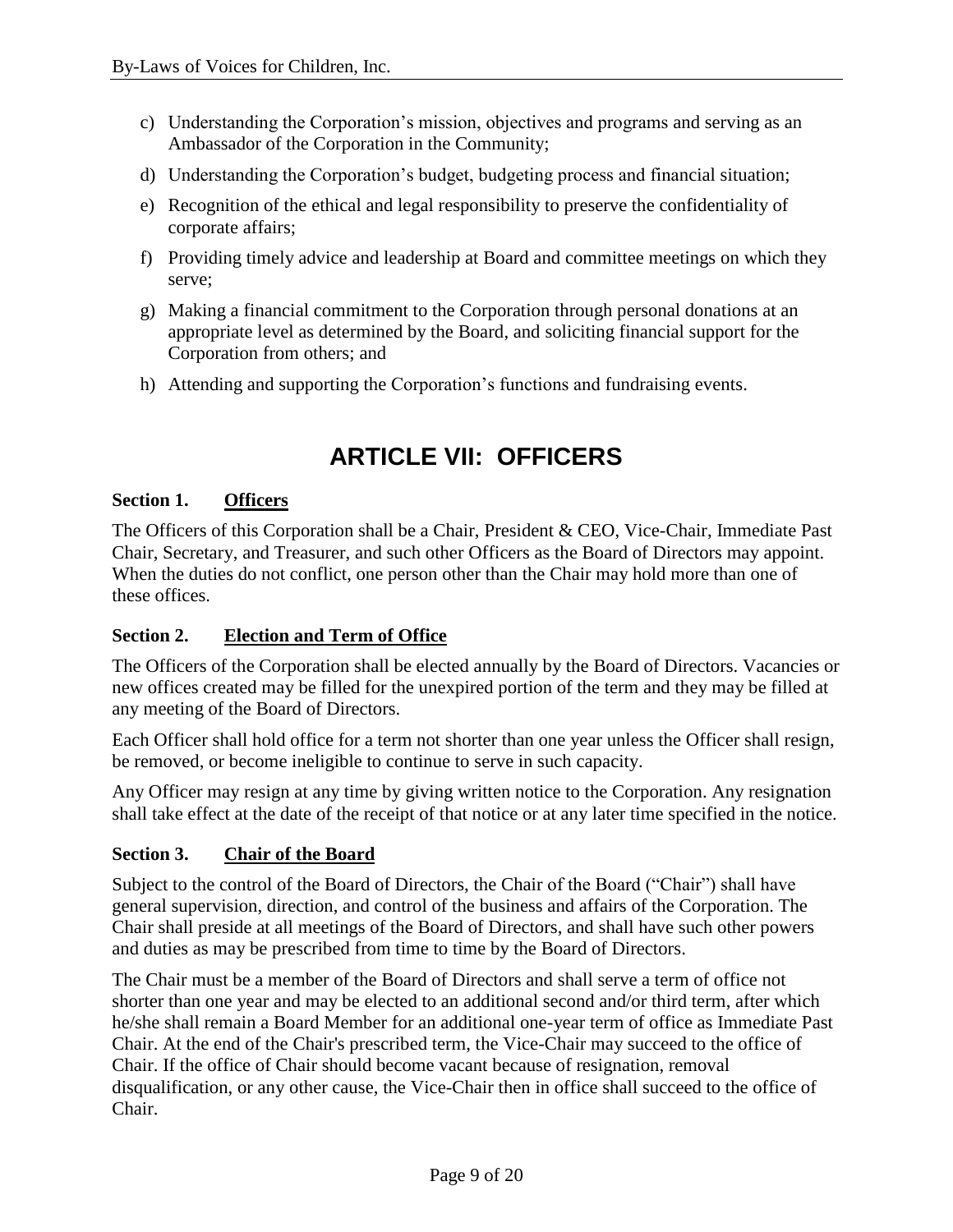## <span id="page-10-0"></span>**Section 4. President & CEO**

The President & CEO of the Corporation shall be appointed by the Board of Directors who shall review and approve the salary designated by the Executive Committee of the Board for this position. He or she shall be directly responsible to the Board of Directors, and shall have the executive and administrative responsibility for overseeing and for carrying out the programs and all activities of the Corporation as directed by, and in accordance with policies formulated and adopted by the Board. The President & CEO has the right to attend and participate at all meetings of the Board of Directors, except when the Board enters executive session, but shall have no voting powers.

### <span id="page-10-1"></span>**Section 5. Vice-Chair**

In the absence or disability of the Chair, the Vice-Chair shall perform all the duties of the Chair, and in so acting shall have all the powers and perform such other duties as may be prescribed from time to time by the Board of Directors. The Vice-Chair shall serve a term of office not shorter than one year, and maybe elected to additional terms after which he/she may succeed to the office of Chair and thereafter to a term as Immediate Past Chair. The Vice-Chair must be a member of the Board of Directors.

### <span id="page-10-2"></span>**Section 6. Secretary**

The Secretary shall keep a full and complete record of the proceedings of the Board of Directors and the Executive Committee, shall assure that the minutes of all meetings of other committees are prepared and filed with the records of the Corporation, and shall discharge such other duties as pertain to the office or as prescribed by the Board of Directors or as prescribed by law, by the Articles of Incorporation, or by these By-Laws. The Secretary must be a member of the Board of Directors.

#### <span id="page-10-3"></span>**Section 7. Treasurer**

The Treasurer shall oversee the custody of, and be responsible for all funds and securities of the Corporation including deposits in the name of the Corporation in banks, trust companies, or other depositories. The Treasurer shall oversee the disbursement of the funds of the Corporation as may be directed by the Board of Directors; and oversee the maintenance of adequate and correct accounts of the Corporation's business transactions, including an account of assets, liabilities, receipts, disbursements, gains, and losses. The Treasurer shall make regular reports to the Board of Directors and serve as the Chair of the Finance Committee.

Upon request, the Treasurer shall provide the books of account and financial records to any Board Member of the Corporation and to prepare, or cause to be prepared and certify, or cause to be certified, the financial statements to be included in any reports. Additionally, the Treasurer shall, in general, perform all duties incident to the office of Treasurer and such other duties as may be required by law, by the Articles of Incorporation, or by these By-Laws, or which may be assigned to him or her from time to time by the Board of Directors.

The Treasurer shall work with the President & CEO and the Chief Financial Officer in the development of fiscal policies and practices to assure a true and accurate account of all receipts and expenditures and proper internal controls. All fiscal policies shall be approved by the Board of Directors.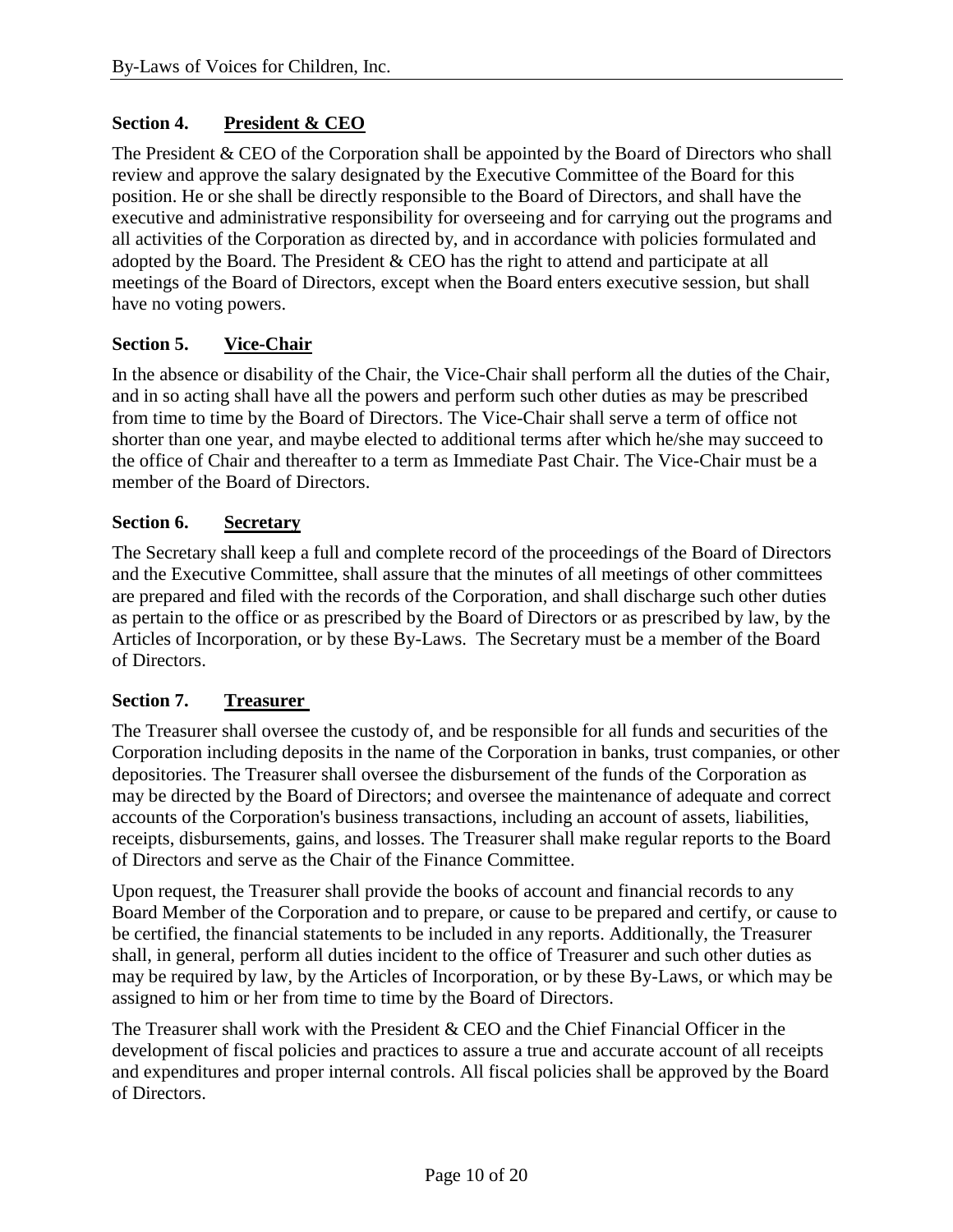The Treasurer is responsible for the filing all required government documents.

### <span id="page-11-0"></span>**Section 8. Immediate Past Chair**

The Immediate Past Chair shall have such other duties as may be prescribed by the Board of Directors or the By-Laws. In the event both the Chair and Vice-Chair are absent, the Immediate Past Chair shall act and perform all of the duties of the Chair and, when so acting, shall have all the powers of and be subject to all the restrictions upon the Chair as provided in Section 3 of this Article VII.

### <span id="page-11-1"></span>**Section 9. Surety Bonds**

The President & CEO and all other employees who handle money shall each serve under a corporate liability bond in the amount or amounts from time to time determined by the Board and the Corporation shall pay for such Surety Bonds.

## **ARTICLE VIII: COMMITTEES**

#### <span id="page-11-3"></span><span id="page-11-2"></span>**Section 1. Committees**

The Board of Directors may, by resolution adopted by a majority of the Board Members then in office, designate one or more committees, each consisting of two or more Board Members, to serve at the pleasure of the Board. Committees may also include non-Board Members. The Chair of the Board, in consultation with the President & CEO, will recommend appointments to the committees for approval by the Board of Directors. The standing committees of this Corporation are Executive, Governance, Finance, Philanthropy, Marketing, and Audit.

The Executive Committee shall have all the authority of the Board. Any other committee shall have the authority of the Board, to the extent provided in the resolution of the Board. However, neither the Executive Committee nor any other committee, regardless of Board resolution, may:

- a) take any final action on matters which, under the Non-Profit Corporation Law of California, also requires members' approval or approval of a majority of all the members;
- b) fill vacancies on the Board of Directors or in any committee which has the authority of the Board;
- c) fix compensation of the Board Members for serving on the Board of any committee;
- d) amend or repeal By-Laws or adopt new By-Laws;
- e) amend or repeal any resolution of the Board of Directors which by its express terms is not so amendable or repealable;
- f) appoint any other committees of the Board of Directors or the members of these committees; or
- g) approve any transaction (1) to which the Corporation is a party and one or more Board Members have a material financial interest; or (2) between the Corporation and one or more of its Board Members or between the Corporation or any person in which one or more of its Board Members have a material financial interest.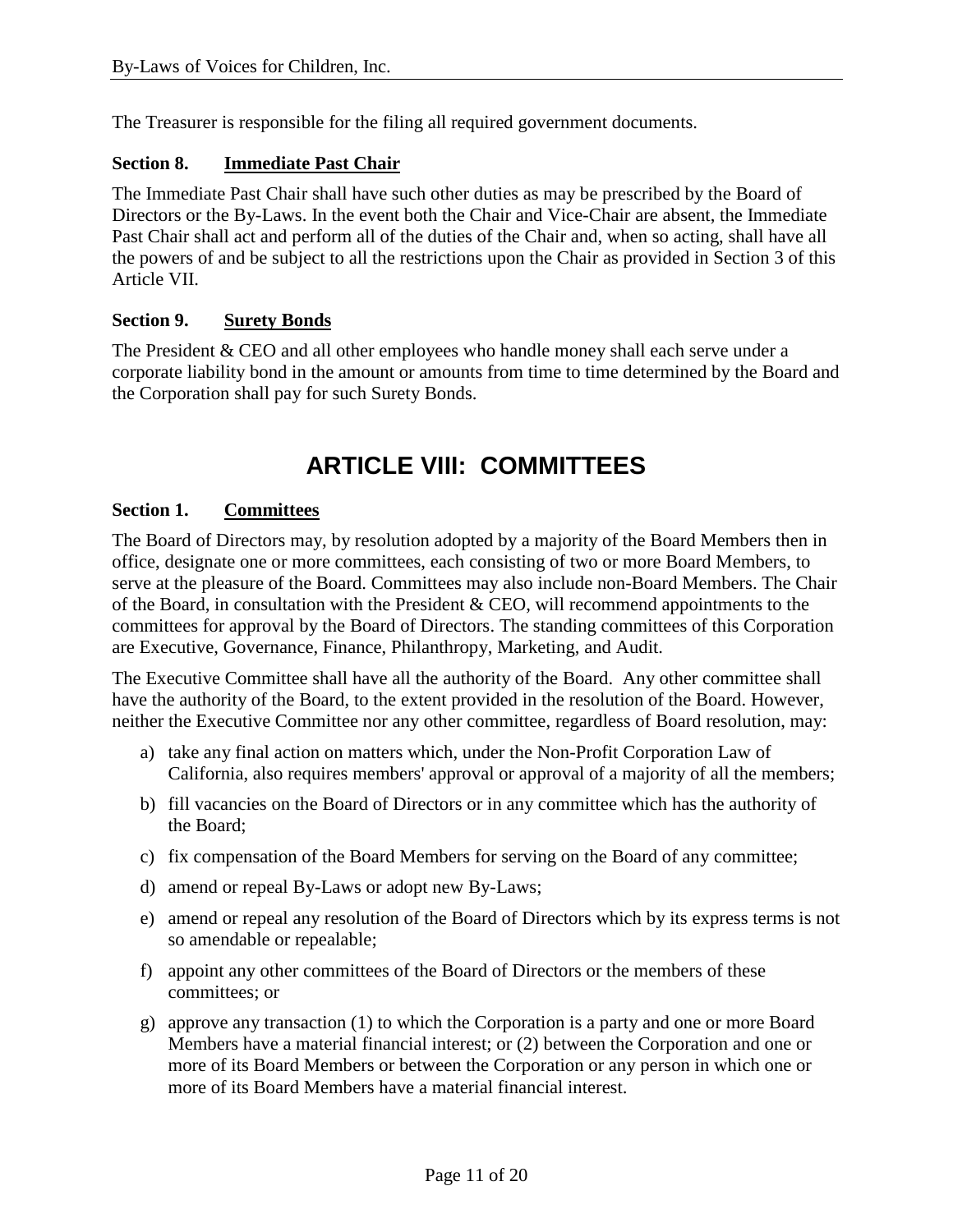### <span id="page-12-0"></span>**Section 2. Executive Committee**

There shall be an Executive Committee of the Board consisting of the Officers, and, at the discretion of the Executive Committee, one or more standing committee chairpersons or one or more Board Members-at-large. The President & CEO shall attend the Executive Committee meetings except closed sessions but shall not vote. The Executive Committee shall have and may exercise all the powers of the Board between meetings of the Board, except those prohibited in Section 1 above.

The purpose of the Executive Committee is to partner with the Board Chair in ensuring that the Board carries out its fiduciary duties in the areas of governance, financial stewardship, and fund development, as well as provides leadership in the areas of philanthropy, donor cultivation, and fundraising. The Executive Committee reports to the Board Chair.

The scope of work of the Executive Committee may consist of the following:

- a. Reviews all proposed actions from committees prior to scheduling a Board vote on such items, including but not limited to, the annual operating budget, proposed By-Law changes, or public policy advocacy recommendations.
- b. Works with the Board Chair on matters involving the strategic direction of the Corporation.
- c. Reviews the compensation of the President & CEO, and provides input to the President  $\&$ CEO on compensation for senior staff members (Chief Financial Officer, Chief Program Officer, Chief Philanthropy Officer, and Executive Director of Riverside County Program).
- d. Annually evaluates the President  $&$  CEO. The Board Chair is responsible for collating and presenting the review to the President & CEO.
- e. Helps set the agenda for Board meetings.
- f. Makes decisions on behalf of the Board if a situation arises where it is not practical or possible to assemble the entire Board together for discussion and voting as allowed by the By-Laws.
- g. Attends as many of the Corporation's events as possible, providing leadership and encouraging the participation of other Board members.
- h. Partners with the Governance Committee regarding the expectation of Board roles and performance and nomination of potential Board Members or Community Ambassadors Council Members as described in Article VII, Section 12 ("CAC") members. The executive committee can identity and assist in grooming future leaders of the Board.

#### <span id="page-12-1"></span>**Section 3. Governance Committee**

The Governance Committee shall consist of a Chair who is appointed by the Chair of the Board. Additional members, no fewer than two, will be selected by the Executive Committee with the approval of the Board of Directors.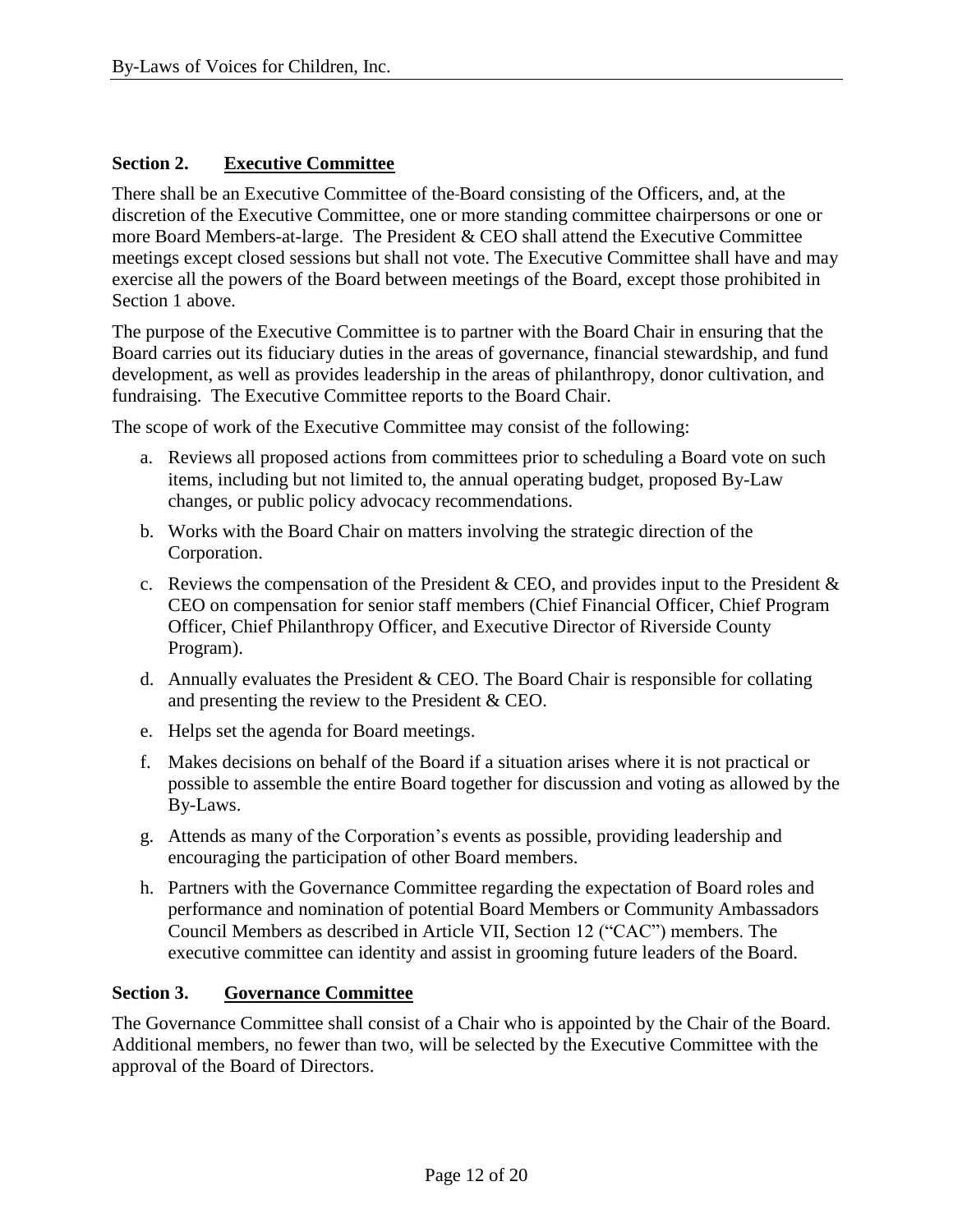The purpose of the Governance Committee is to oversee all matters related to the By-Laws and governing organizational policies and to develop and retain strategic and dedicated Board Members who actively support the Corporation's mission, oversee the fiscal integrity of the Corporation, and provide strong philanthropic leadership. The Governance Committee reports to the Board Chair and to the Board of Directors. Members can include both Board and non-Board Members as appointed by the Executive Committee and approved by the Board of Directors. All Committee work is done in partnership with the Corporation's staff (the President  $&$  CEO makes all staff assignments). The Governance Committee does not usurp the authority of the Board and neither directs nor oversees the Corporation's staff.

The scope of work of the Governance Committee consists of the following:

- a. To oversee governance matters, such as recommending By-Law revisions, articulating Board requirements and expectations, helping to assure compliance with Board responsibilities, and assisting with Board Members' orientation and continuing education;
- b. To assess and consider priorities for Board composition;
- c. To cultivate, nominate, and select new Board Members for a slate to be approved by the Board;
- d. To recommend a slate of Officers to the Board;
- e. To cultivate, recruit, and nominate new Community Ambassadors Council Members for the Board's consideration and approval;
- f. To provide educational training to the Board of Directors, as needed;
- g. To recruit new, non-Board individuals to participate on Board committees;
- h. To assist current Board Members in fulfilling their responsibilities to the Corporation; and
- i. To conduct a Board self-evaluation process and to report such results to the entire Board of Directors.

#### <span id="page-13-0"></span>**Section 4. Finance Committee**

The Finance Committee is to be chaired by the Treasurer of the Corporation. The Finance Committee is responsible for overseeing the finances of the Corporation. This committee proposes and implements Board policy with respect to financial matters and is responsible for the oversight of all operational and endowment funds. Members can include both Board and non-Board Members as appointed by the Chair of the Board of Directors in consultation with the President & CEO. All Committee work is done in partnership with Corporation's staff (the President & CEO makes all staff assignments). The Finance Committee does not usurp the authority of the Board and neither directs nor oversees the Corporation's staff. This Committee reports to the Board Chair and the Board of Directors.

The scope of work of the Finance Committee consists of the following:

- a. To review budgets prepared by staff to ensure consistency between the budget and the Corporation's plans.
- b. To report to the Board any financial irregularities, concerns, or opportunities;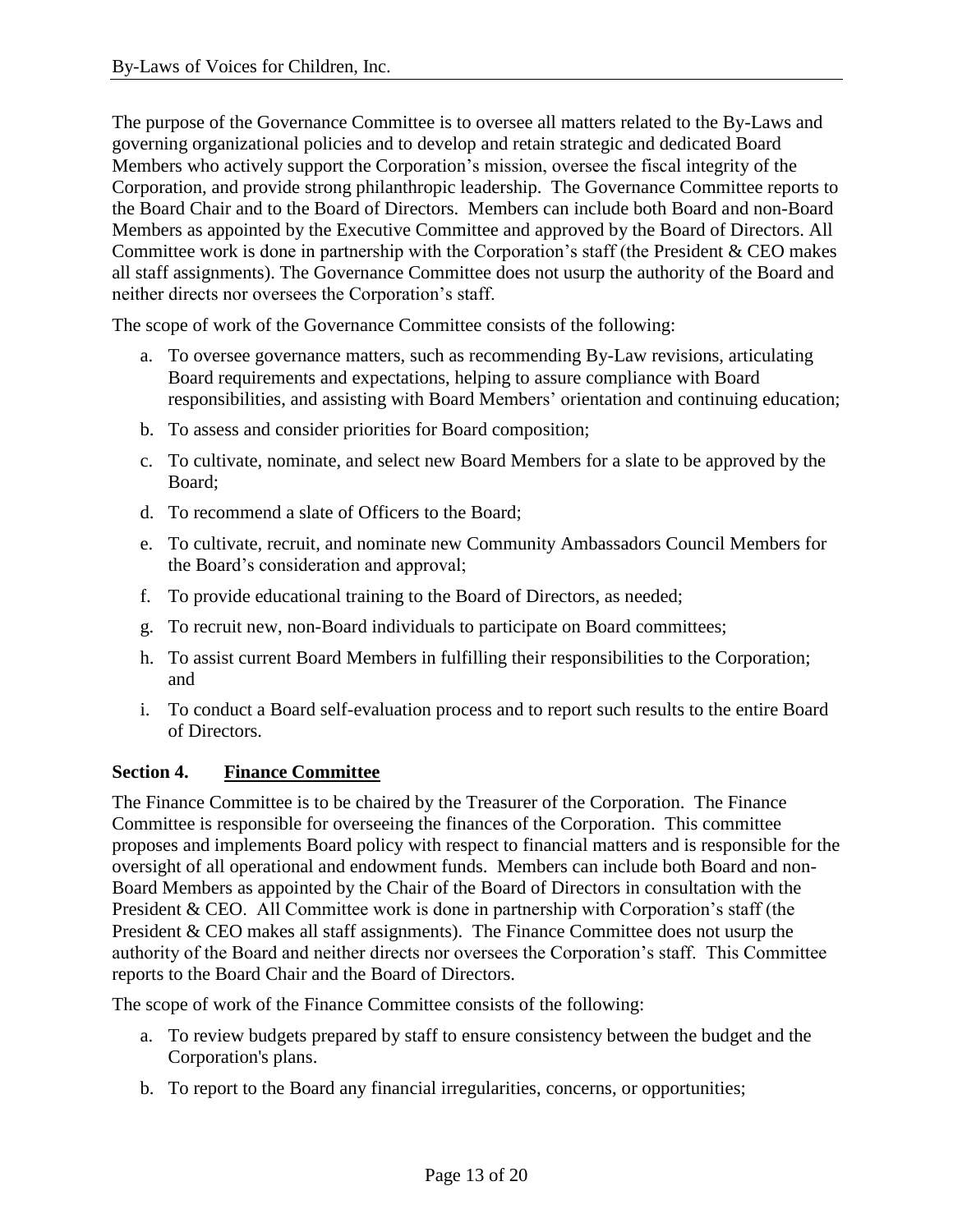- c. To recommend financial guidelines to the Board;
- d. To recommend the appropriate amount of liability insurance for the Corporation to maintain based upon protecting the assets of the Corporation or any parties that are injured, and protecting the Board from liability;
- e. To advise the President & CEO on financial matters; and
- f. To recommend the appropriate level of reserves for the Corporation.

An investment sub-committee of the Finance Committee reviews the work of the Corporation's institutional money manager and reports to the Finance Committee and the Board of Directors.

## <span id="page-14-0"></span>**Section 5. Philanthropy Committee**

The purpose of the Philanthropy Committee is to help the Board carry out its role of maintaining the agency's fiscal health through philanthropy, donor stewardship, and fund development. The Committee partners with staff to reinforce the philanthropic process within the Board of Directors, in order to ensure a donor-centered Corporation. The Committee works to expand the universe of the Corporation's donors, both institutional and individual, including geographical outreach to all areas of San Diego County and beyond. The Committee reports to the Board Chair and Board of Directors.

The scope of work of the Philanthropy Committee consists of the following:

- a. To work with staff to achieve income goals for the annual Board-approved budget;
- b. To serve as the Corporation's philanthropic ambassadors in the community, to provide information to the Corporation concerning potential donors or supporters who should be cultivated, and to encourage capacity giving at all levels;
- c. To provide personal follow-up to individuals to encourage their participation;
- d. To help assure that all donors are respected, honored, and appropriately stewarded by providing guidance on donor recognition;
- e. To assure that the Board and individual Board Members are educated about the basic principles and best practices in fund development; and
- f. To provide recommendations to the staff on fundraising events and to assist the staff where necessary with promoting various fundraising events.

The Committee is staffed by the Chief Philanthropy Officer, with support from others on the Philanthropy team and with active involvement of the President & CEO.

Members can include both Board and non-Board Members as appointed by the Board Chair in consultation with the President & CEO. All Committee work is done in partnership with the Corporation's staff (the President & CEO makes all staff assignments). The Philanthropy Committee does not usurp the authority of the Board and neither directs nor oversees the Corporation's staff.

#### <span id="page-14-1"></span>**Section 6. Audit Committee**

The purpose of the Audit Committee is to oversee proper external review of the Corporations' audited financial statements, as well as the Corporation's risk management to include monitoring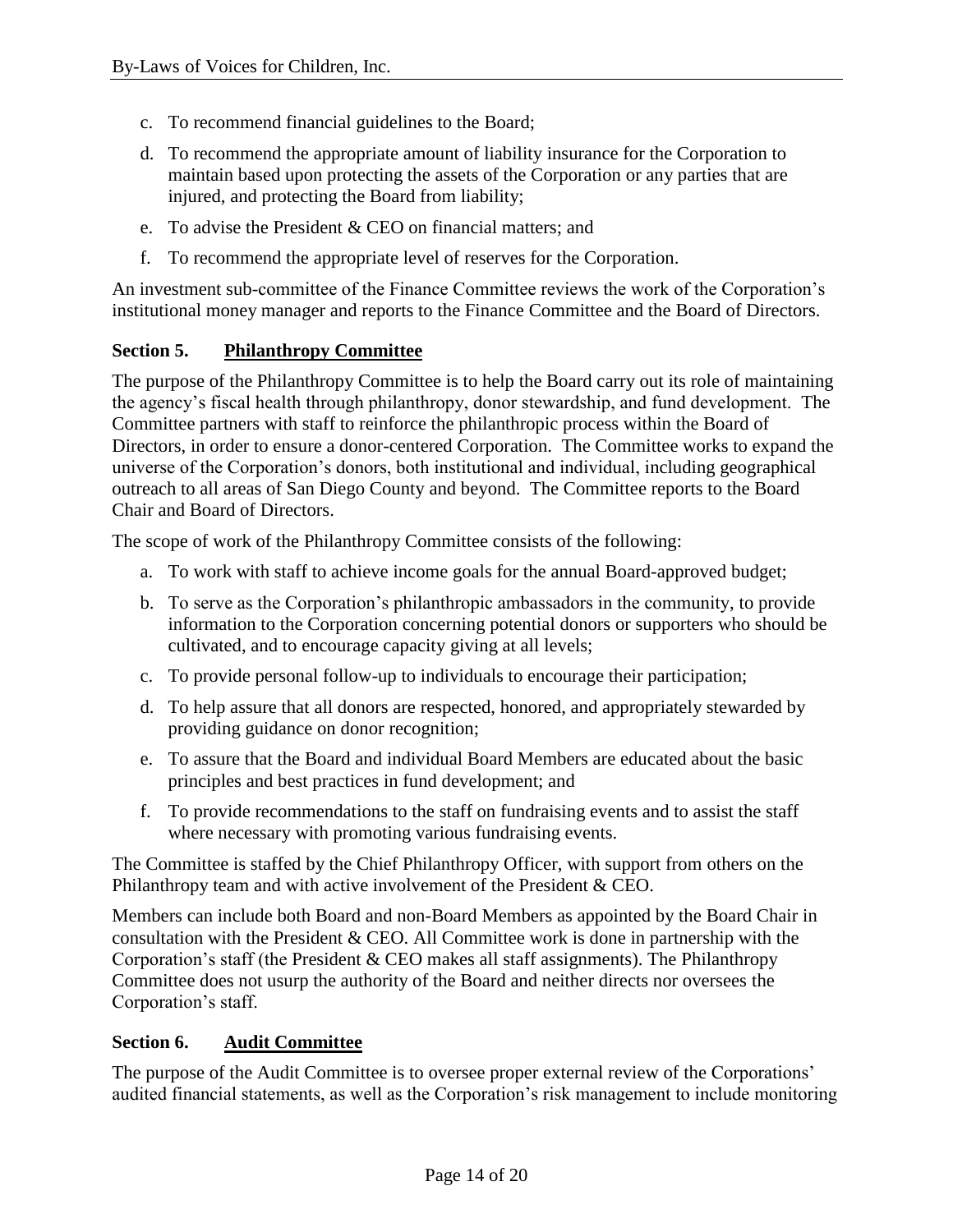the internal control environment. Each member shall be free of any relationship that, in the opinion of the Board, would interfere with his or her individual exercise of independent judgment. The Audit Committee reports directly to the Board of Directors.

The Audit Committee may include persons who are not members of the Board, but a majority of whom may be Board Members. The Committee cannot include the Treasurer, the President& CEO, the Chief Financial Officer, or any other staff members of the Corporation. Members of the Finance Committee may serve on the Audit Committee, but cannot comprise 50 % or more of the Audit Committee. The chairperson of the Audit Committee may not be a member of the Finance Committee. The Audit Committee must include members with basic expertise in financial management; on occasion, the Committee may wish to consult with an independent financial expert on special topics. The number of Audit Committee members will be determined on an annual basis by the Executive Committee of the Board.

The responsibilities of the Audit Committee are the following:

- a. To develop and periodically review audit-related policies; and to establish and follow a regular process of determining whether it is receiving quality audit services for a fair price based on established policies and regulations;
- b. To evaluate and recommend the audit firm to the Board for approval, and to meet with the audit firm to review the audited financial statements;
- c. To address any issues identified in the required communications and management letter;
- d. To solicit from the audit firm any observations on the internal staff skills, qualifications, and performance related to those audited functions;
- e. To review the performance of the auditors, ensuring continued independence;
- f. To review the audit plans for the coming year and discuss with the external audit firm and internal accounting or audit staff;
- g. To review the internal control process and risk management and mitigation process with management, internal accounting or audit, and the external auditor;
- h. To report and recommend the results of audit findings to the Board for approval;
- i. To act as external point of contact for any whistle-blowing issues, and, if necessary, initiate special investigations of policies, procedures, and practices;
- j. To review the Corporation's IRS Form 990 annually, prior to submission;
- k. To review the presentation of the financial information in the Corporation's Annual Impact Report before printed; and
- l. To conduct private executive sessions at least annually with the external auditors, the person conducting the internal accounting or audit function, and management.
- m. Terms. The members of this Committee are selected by the Board Chair, in consultation with the President & CEO, and are approved by the Board. All Committee members, including the person serving as Chair, will serve one-year terms and may serve additional terms.
- n. Meetings. The Audit Committee meets as needed to fulfill its responsibilities, but will meet annually to review the audit plan and to review the audited financial statements and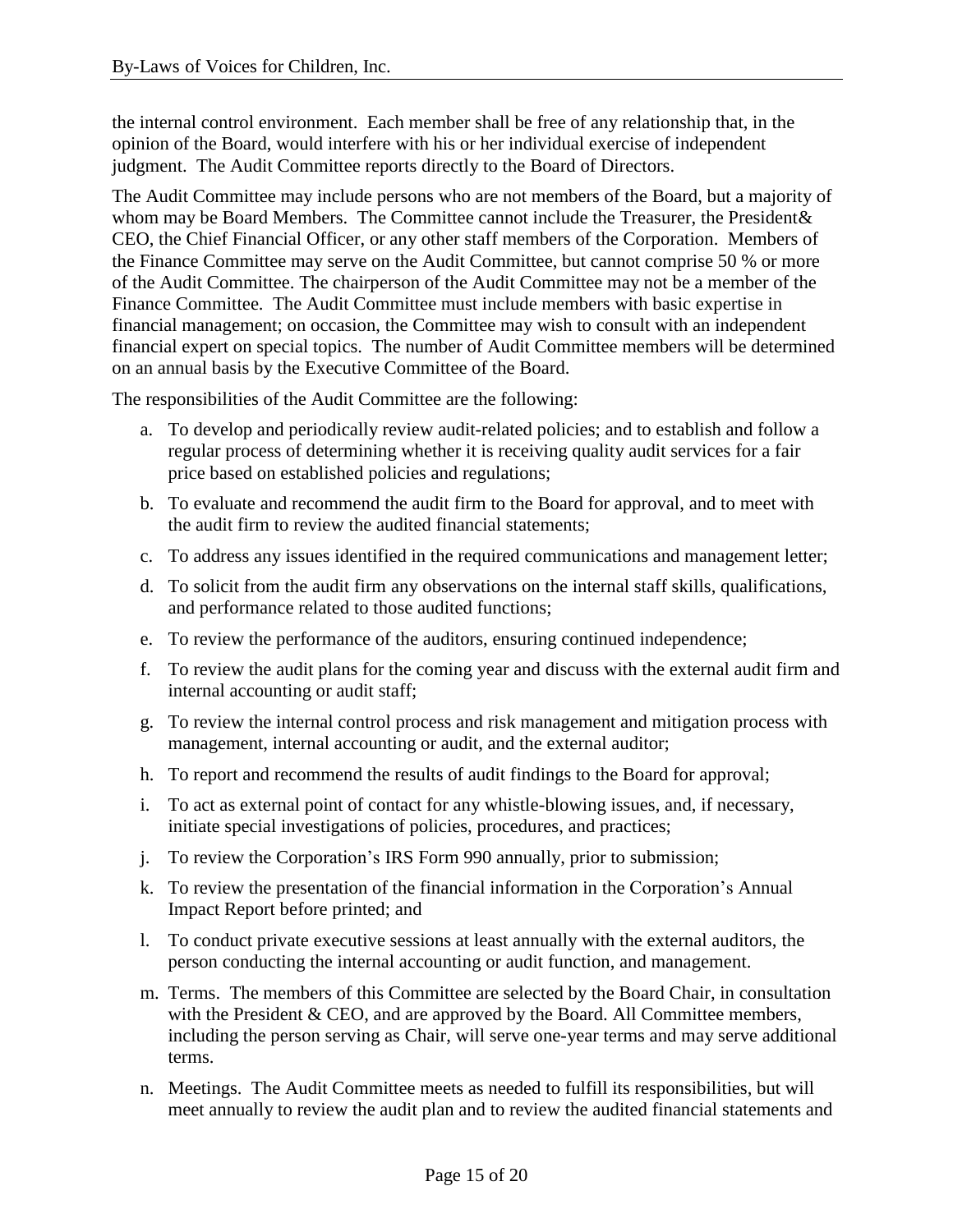the IRS Form 990 and related documents, and approve the audit engagement and special investigations related to fraud, financial irregularities, and internal control failures.

## <span id="page-16-0"></span>**Section 7. Committee Meetings**

Meetings of any committee may be called by or at the direction of the Chair of the Board, the Chair of the Committee, or a majority of the members of the Committee, to be held at such time and place as shall be designated in the notice of the meetings.

Notice of the time and place of any meeting of any Committee shall be given at least four (4) days prior thereto in the same manner as Special Meetings under Article VI, Section 7.

A majority of the members of any Committee shall constitute a quorum for the transaction of business at any meeting of the Committee. The act of a majority of any Committee present at a meeting at which a quorum is present shall be the act of the Committee.

No action of any Committee shall be valid unless taken at a meeting at which a quorum is present, except that any action that may be taken at a meeting of the Committee may be taken without a meeting, if consent in writing shall be signed by each member of the Committee entitled to vote.

No Committee action may usurp the power of the Board of Directors.

### <span id="page-16-1"></span>**Section 8. Auxiliary Groups**

The Board of Directors may form any auxiliary groups as appropriate including a Community Ambassadors Council ("CAC") to promote and further the mission of the Corporation, and advise the Board on various issues as determined by the Board. The Governance Committee prepares a slate for approval by the Board of Directors. The term of the CAC is two years and may be renewed.

Under no circumstances shall the Community Ambassadors Council supersede the authority of the Board of Directors. The CAC may meet semi-annually or on such other schedule as determined by the President & CEO. The Chair of the Board may appoint a Board Member or non-Board Member to serve as the CAC Chair. Members shall adhere to the Community Ambassadors' Council Guidelines as regards to terms, roles, and responsibilities.

## **ARTICLE IX: RECORDS AND REPORTS**

#### <span id="page-16-3"></span><span id="page-16-2"></span>**Section 1. Maintenance and Inspection of Articles and By-Laws and Corporate Records**

The Corporation shall keep at its principal California office the original or a copy of the Articles of Incorporation and By-Laws, as amended to the current date. If the Corporation has no business office in California, the secretary shall, on the written request of any Board Member, furnish to that Board Member a copy of the Articles of Incorporation and By-Laws, as amended to date. Every Board Member shall have the absolute right at any reasonable time to inspect the Corporation's books, records, documents of every kind, physical properties, and the records of each of its subsidiaries. The inspection may be made in person or by the Board Member's agent or attorney. The right of inspection includes the right to copy and make extracts of documents.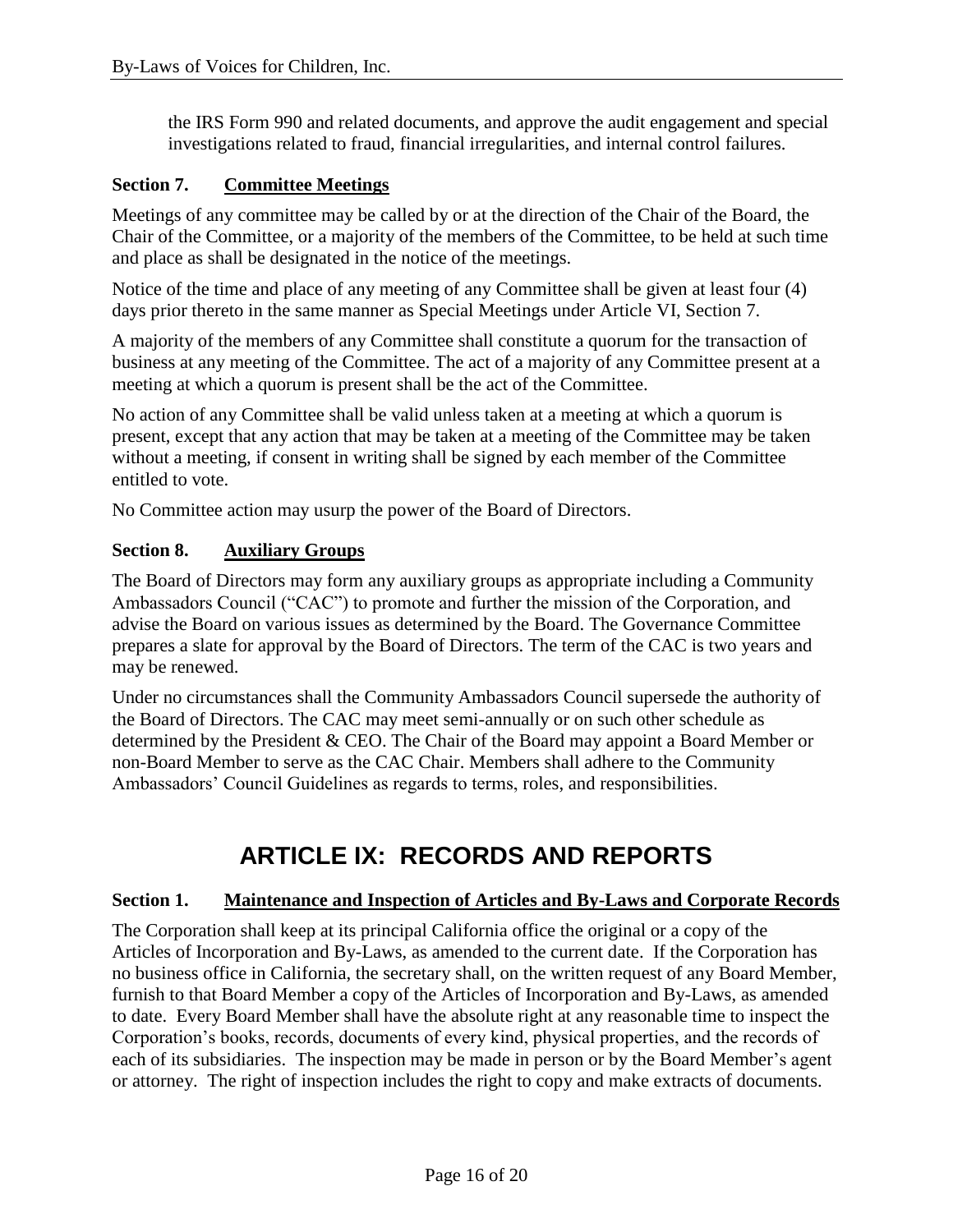The Corporation shall keep adequate and correct records of account and minutes of the proceedings of its Board and Committees of the Board. The minutes shall be kept in written form. Other books and records shall be kept in either written form or in any other form capable of being converted into written form.

## <span id="page-17-0"></span>**Section 2. Annual Audited Financial Report**

Not later than one-hundred-twenty (120) days after the close of the Corporation's fiscal year, an annual audited financial report will be sent to the Board of Directors. Such report shall contain the following information:

- a. The assets and liabilities of the Corporation as of the end of the fiscal year.
- b. The principal changes in assets and liabilities during the fiscal year.
- c. The revenue or receipts of the Corporation for the fiscal year, both unrestricted and restricted to particular purposes.
- d. The expenses or disbursements of the Corporation during the fiscal year, for both general and restricted purposes.
- e. The report required by this Section shall be accompanied by any report thereon of independent accountants, or, if there is no such report, by the certificate of an authorized Officer of the Corporation that such statements were prepared without audit from the books and records of the Corporation.

### <span id="page-17-1"></span>**Section 3. Annual Statement of Certain Transactions and Indemnifications**

As part of the report to all Board Members, the Corporation shall annually prepare and mail or deliver to each Board Member within sixty (60) days after the end of the Corporation's fiscal year a statement of any transaction or indemnification of the following kind:

- a. Any transaction
	- 1) In which the Corporation, its parent, or its subsidiary was a party;
	- 2) In which an "interested person" had a direct or indirect material financial interest; and
	- 3) Which involved more than \$25,000, and was one of a number of transactions with the same interested person involving, in the aggregate, more than \$25,000. For this purpose, an "interested person" is any Board Member or Officer of the Corporation, its parent or subsidiary (but mere common Board membership shall not be considered such an interest).
- b. Any indemnifications or advances aggregating more than \$10,000 paid during the fiscal year to any Officer or Board Member of the Corporation under Article XII of these By-Laws.
- c. This document shall only be prepared when such transactions have occurred.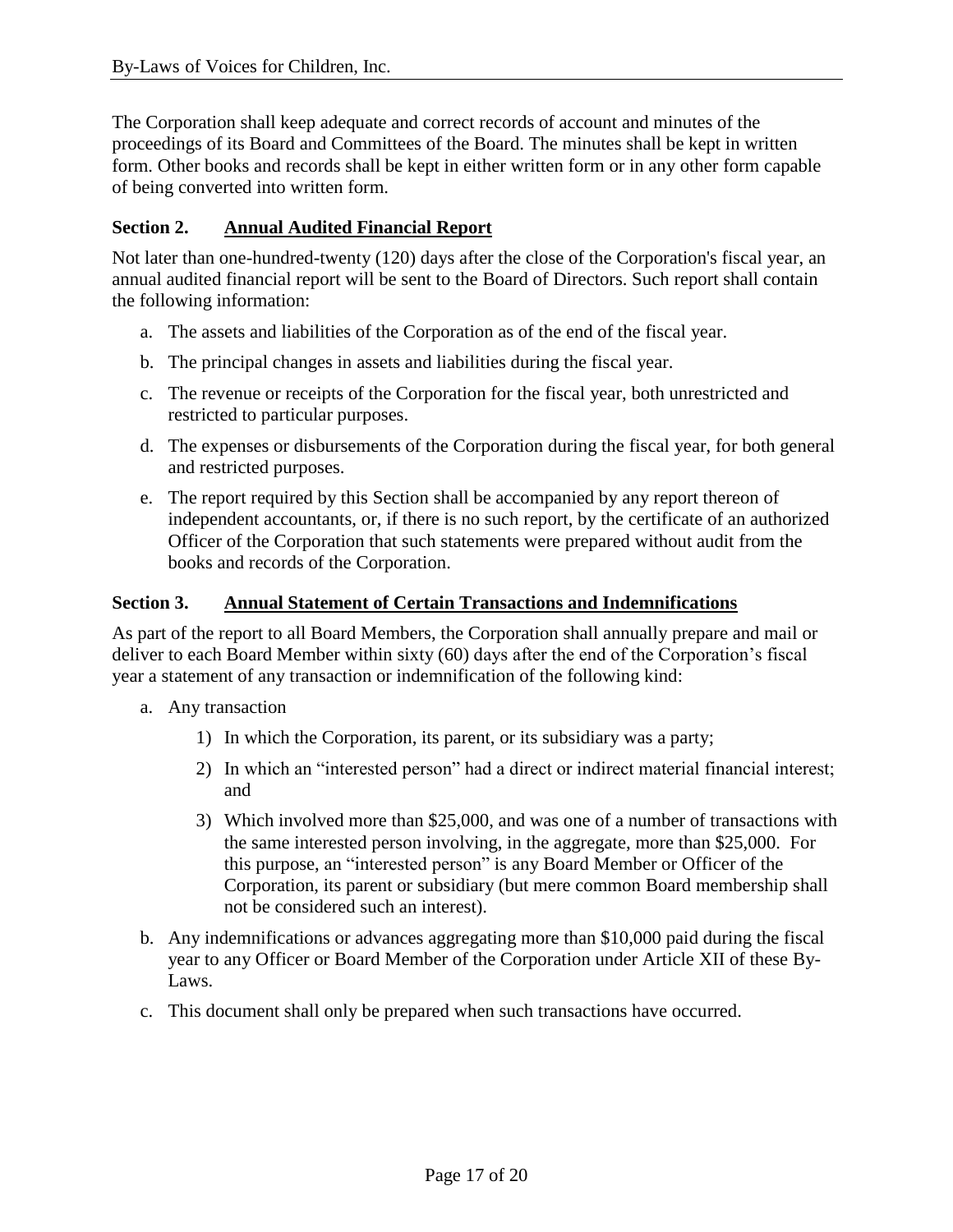## **ARTICLE X: MISCELLANEOUS**

### <span id="page-18-1"></span><span id="page-18-0"></span>**Section 1. Definition of Terms**

References to Members of the Board of Directors, Officers, or agents, respectively, shall include past, present, and future Board Members, Officers, or agents whether or not so serving at the time of incurring the expenses or liabilities referred to herein, and their personal representatives.

- a. Board Member or Officer shall include any Board Member or Officer of the Corporation.
- b. Agent shall include any person authorized by the Corporation to enter into agreements for and on behalf of the Corporation in the Corporation's name.
- c. Action shall (except where otherwise specifically indicated in Section 2 hereof) include any civil, criminal, or administrative action, suit, proceeding or claim, threatened or pending, in which a Board Member, Officer or agent may be involved as a party or otherwise, by reason of failing to serve as such Board Member, Officer, or agent; or by reason of anything done or omitted by them as such Board Member, Officer, or agent, or alleged to have been so done or omitted.
- d. Determination by Independent Legal Counsel means a determination in the form of a written opinion addressed to the Board of Directors by legal counsel appointed as provided in Section 3 of this Article that indemnification of a Board Member, Officer, or agent is proper in the circumstances because he/she has met the applicable standard of conduct set forth in Section 2 of this Article.

#### <span id="page-18-2"></span>**Section 2. Indemnification**

The Corporation shall indemnify any person who was or is a party, or is threatened to be made a party, to any action or proceeding by reason of the fact that such person is or was an Officer, Board Member, or agent of this Corporation, or is or was serving at the request of this Corporation as a Board Member, Officer, employee, or agent of another foreign or domestic Corporation, partnership, joint venture, or other enterprise, against expenses, judgments, fines, settlements, and other amounts actually and reasonably incurred in connection with such proceeding, to the fullest extent permitted under the California Nonprofit Corporation Law.

In determining whether indemnification is available to the Board Member, Officer, or agent of this Corporation under California law, the determination as to whether the applicable standard of conduct set forth in Corporations Code 5238 has been met shall be made by a majority vote of a quorum of Board Members who are not parties to the proceeding. If the number of Board Members who are not parties to the proceeding is less than two-thirds (67%) of the total number of Board Members seated at the time the determination is made, the determination as to whether the applicable standard of conduct has been met shall be made by the court in which the proceeding is or was pending.

The indemnification provided herein shall not be deemed exclusive of any other rights to which those indemnified may be entitled, and shall continue as to a person who has ceased to be an agent and shall inure to the benefit of the heirs, executors, and administrators of such a person.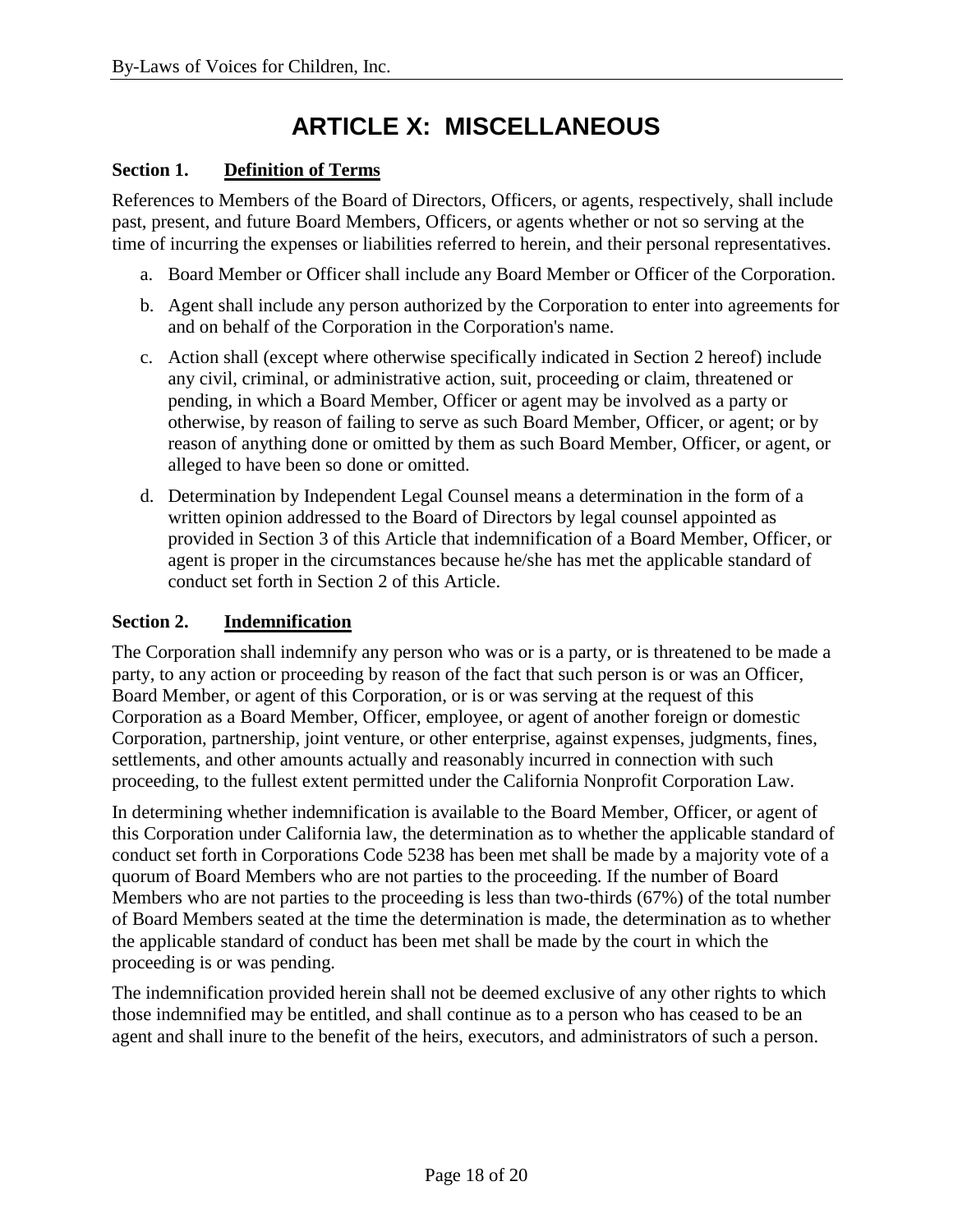## <span id="page-19-0"></span>**Section 3. Appointment of Independent Legal Counsel**

In the event a situation arises which may give rise to the need for appointment of independent legal counsel under Section 2 of this Article, the Board of Directors, by a majority vote of those Board Members not parties to the action, whether or not a quorum, shall appoint independent legal counsel to make the written determinations provided for in Section 2 of this Article. If all members of the Board of Directors are a party to the action, appointment of independent legal counsel shall be made by the counsel for the Corporation.

#### <span id="page-19-1"></span>**Section 4. Discretionary Insurance**

The Corporation shall, upon affirmative vote of a majority of its Board of Directors, purchase commercial insurance for the benefit of a Board Member, Officer or agent against all or any part of the expense liabilities or settlement payments arising from actions against such Board Member, Officer, or agent, whether or not the Corporation would have the power to indemnify such Board Member, Officer or agent against such expenses or liability under Section 2 of this Article. Such insurance may, but need not be, for the benefit of all Board Members, Officers, and/or agents.

### <span id="page-19-2"></span>**Section 5. Liability for Determinations**

The Corporation and its Board Members, Officers, and agents shall not be liable to anyone for making or refusing to make any payment under Section 2 of this Article, in reliance on the written opinion of independent counsel as provided in those actions.

### <span id="page-19-3"></span>**Section 6. Other Rights**

The foregoing indemnification provisions shall be in addition and may be claimed without prejudice to any other rights which any Board Member, Officer, or agent may have.

#### <span id="page-19-4"></span>**Section 7. Advance Payment of Expenses**

Expenses incurred by a Board Member, Officer, or agent in defending an action may be paid by the Corporation in advance of the final disposition of such action if

- a. The Board or independent legal counsel appointed pursuant to Section 3 of this Article shall determine that such person has met the applicable standard of conduct set forth in Section 2 hereof; and
- b. Such person gives a written undertaking to repay the amount advanced unless it shall ultimately be determined that he is entitled to be indemnified by the Corporation.

## **ARTICLE XI: AMENDMENTS**

<span id="page-19-5"></span>These By-Laws may be amended or repealed by the vote of at least two-thirds (67%) of the Board of Directors present at any meeting at which a quorum is present, provided written notice of intention to amend the By-Laws has been given to the Board Members at least fourteen (14) days before the meeting.